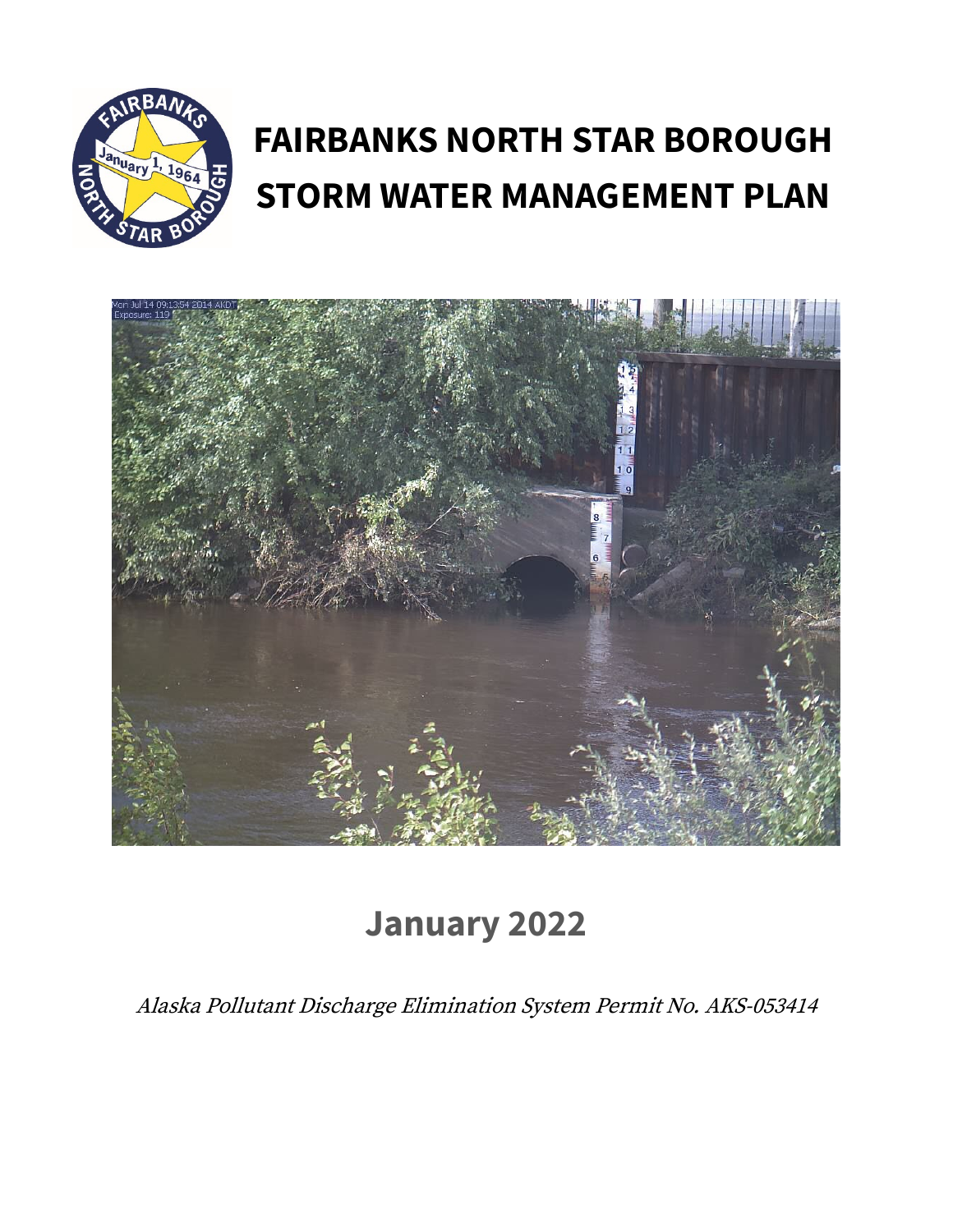# **FAIRBANKS NORTH STAR BOROUGH January 2022 STORM WATER MANAGEMENT PLAN**

This Storm Water Management Plan presents the implementation strategy to meet the requirements of Alaska Pollutant Discharge Elimination System Permit No. AKS-053414 issued by the Alaska Department of Environmental Conservation to the Fairbanks North Star Borough. By signature below, this plan is hereby approved and certified in accordance with 18 AAC 83.385.

"*I certify under penalty of law that this document and all attachments were prepared under my direction or supervision in accordance with a system designed to assure that qualified personnel properly gather and evaluate the information submitted. Based on my inquiry of the person or persons who manage the system, or those persons directly responsible for gathering information, the information submitted is, to the best of my knowledge and belief, true, accurate, and complete. I am aware that there are significant penalties for submitting false information, including the possibility of fine and imprisonment for knowing violations.*"

| <b>Name</b> | <b>Title</b>                                                                   | <b>Signature</b> | <b>Date</b> |
|-------------|--------------------------------------------------------------------------------|------------------|-------------|
| Janet Smith | Deputy Director<br>Fairbanks North Star Borough,<br>Department of Public Works | ww               | 01/20/2022  |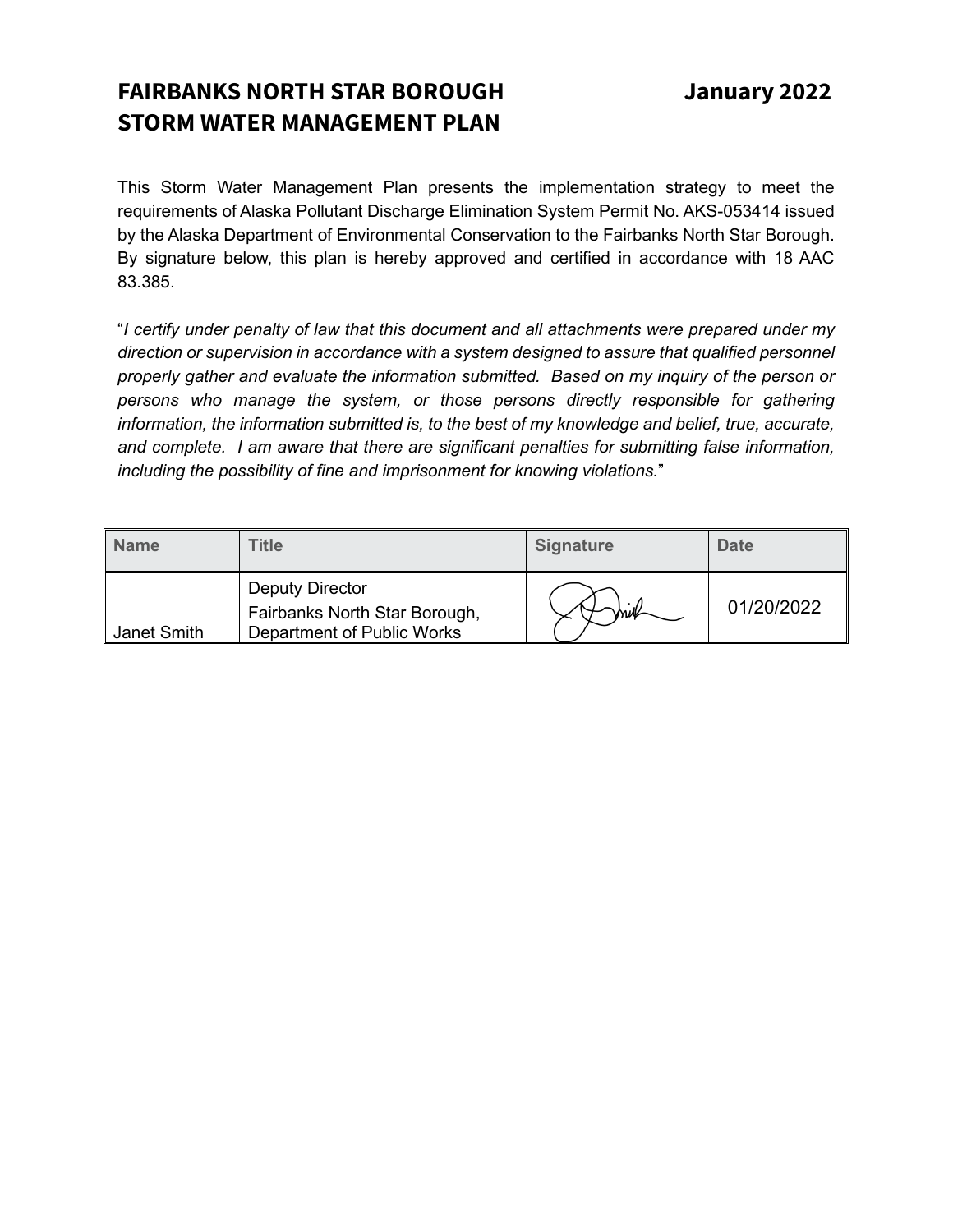## **TABLE OF CONTENTS**

| <b>Storm Water Permit Requirements</b>              | 1              |
|-----------------------------------------------------|----------------|
| Introduction                                        |                |
| <b>Permit Overview</b>                              | 1              |
| Coverage Area                                       |                |
| <b>Authorized Discharge</b>                         |                |
| <b>Minimum Control Measures</b>                     | 2              |
| <b>Public Education &amp; Outreach</b>              | $\overline{2}$ |
| <b>Public Involvement &amp; Participation</b>       | 5              |
| Illicit Discharge Detection & Elimination           | 8              |
| <b>Construction Site Storm Water Runoff Control</b> | 11             |
| Post Construction Storm Water Management            | 14             |
| Pollution Prevention & Good Housekeeping            | 17             |
| Monitoring, Evaluation, & Reporting                 | 20             |
| Monitoring Program Plan                             | 20             |
| Evaluation of Overall Program Effectiveness         | 20             |
| <b>Annual Report</b>                                | 20             |
| <b>Record Keeping</b>                               | 20             |

## APPENDICES

- A APDES Permit No. AKS-053414
- B Fairbanks Urbanized Area Map
- C Public Education & Outreach Materials
- D Fairbanks North Star Borough Storm Water Ordinances
- E FNSB Storm Water BMP Design Guide
- F QAPP for MS4 Outfall Discharge Monitoring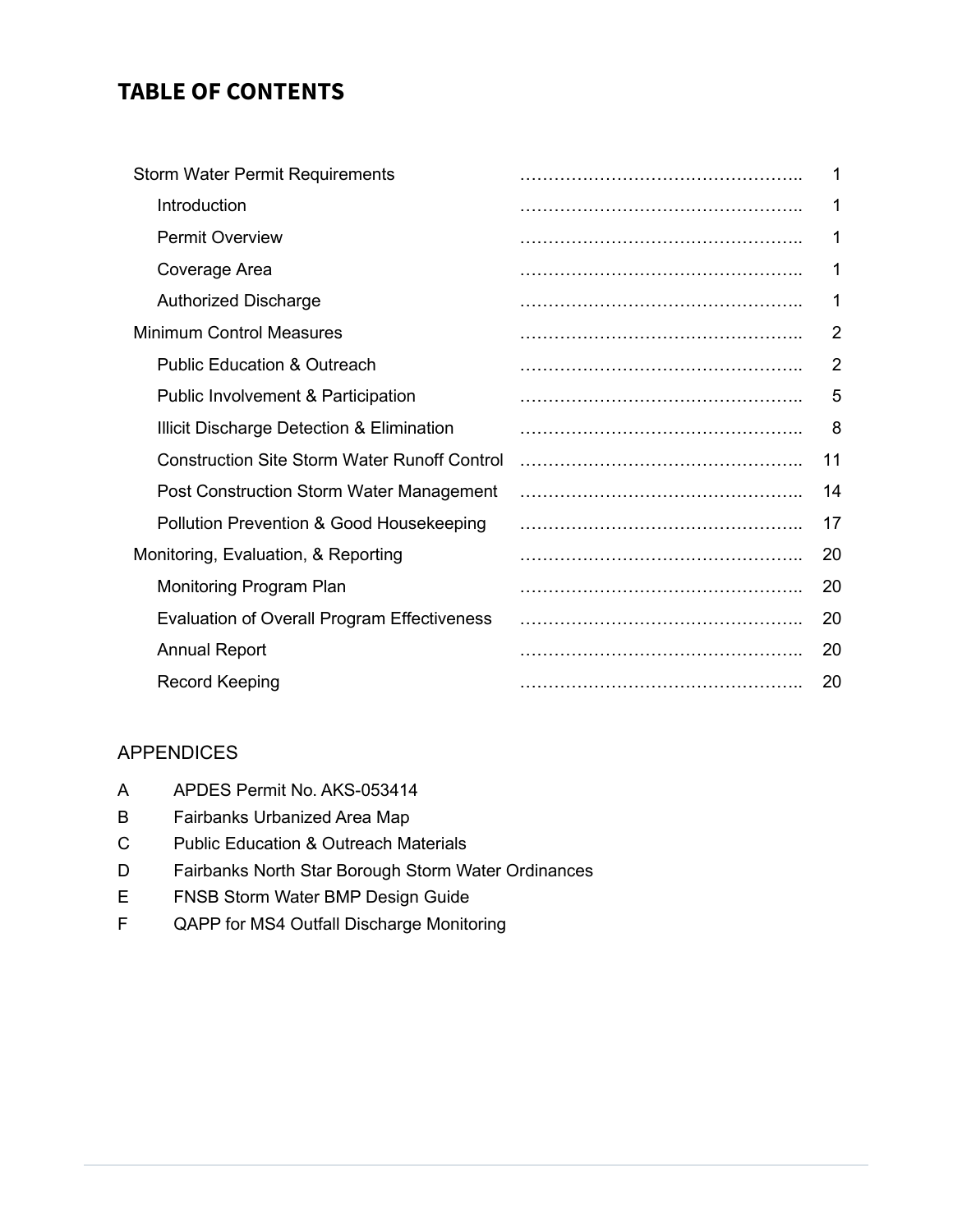## **STORM WATER PERMIT REQUIREMENTS**

#### **INTRODUCTION**

This Storm Water Management Plan presents the implementation strategy to meet the requirements of Alaska Pollutant Discharge Elimination System (APDES) Permit No. AKS-053414 issued by the Alaska Department of Environmental Conservation (ADEC) to the Fairbanks North Star Borough (FNSB). Preparation of this plan was required by Section 2.1 of the permit.

#### PERMIT OVERVIEW

The FNSB was originally issued a National Pollutant Discharge Elimination System (NPDES) Permit from the U.S. Environmental Protection Agency (EPA) on June 1, 2005 for a term of five years. Prior to its expiration, the ADEC assumed authority over the permit in October 2009 under the newly created APDES Program. The ADEC provided an administrative extension for the existing permit's requirements to remain effective and enforceable until a new permit could be developed and issued. The new permit, with new requirements, was issued to the FNSB in June 2013 with an effective five-year term beginning August 1, 2013. A second permit was issued effective July 1, 2018 with an expiration date of June 30, 2023. A copy of the permit is included in Appendix A.

#### COVERAGE AREA

The permit covers all areas within the boundary of the Fairbanks Urbanized Area that are served by the municipal separate storm sewer system (MS4) owned and operated by the FNSB. Urbanized area boundaries are established by U.S. Census Bureau and defined as the core census block groups or blocks that have a population density of at least 1,000 people per square mile and surrounding census blocks that have an overall density of at least 500 people per square mile. The current boundary of the Fairbanks Urbanized Area was established using data from the 2010 Census. A map of this boundary is included in Appendix B.

## AUTHORIZED DISCHARGE

With some limitations, the permit authorizes the FNSB to discharge storm water to waters of the U.S. from all portions of the MS4 owned and operated by the FNSB. The limitations are outlined in Section 1.4 of the permit and include non-storm water discharges, discharges threatening water quality, snow disposal to receiving waters, and discharges to water quality impaired receiving waters. See Appendix A for further information on these limitations.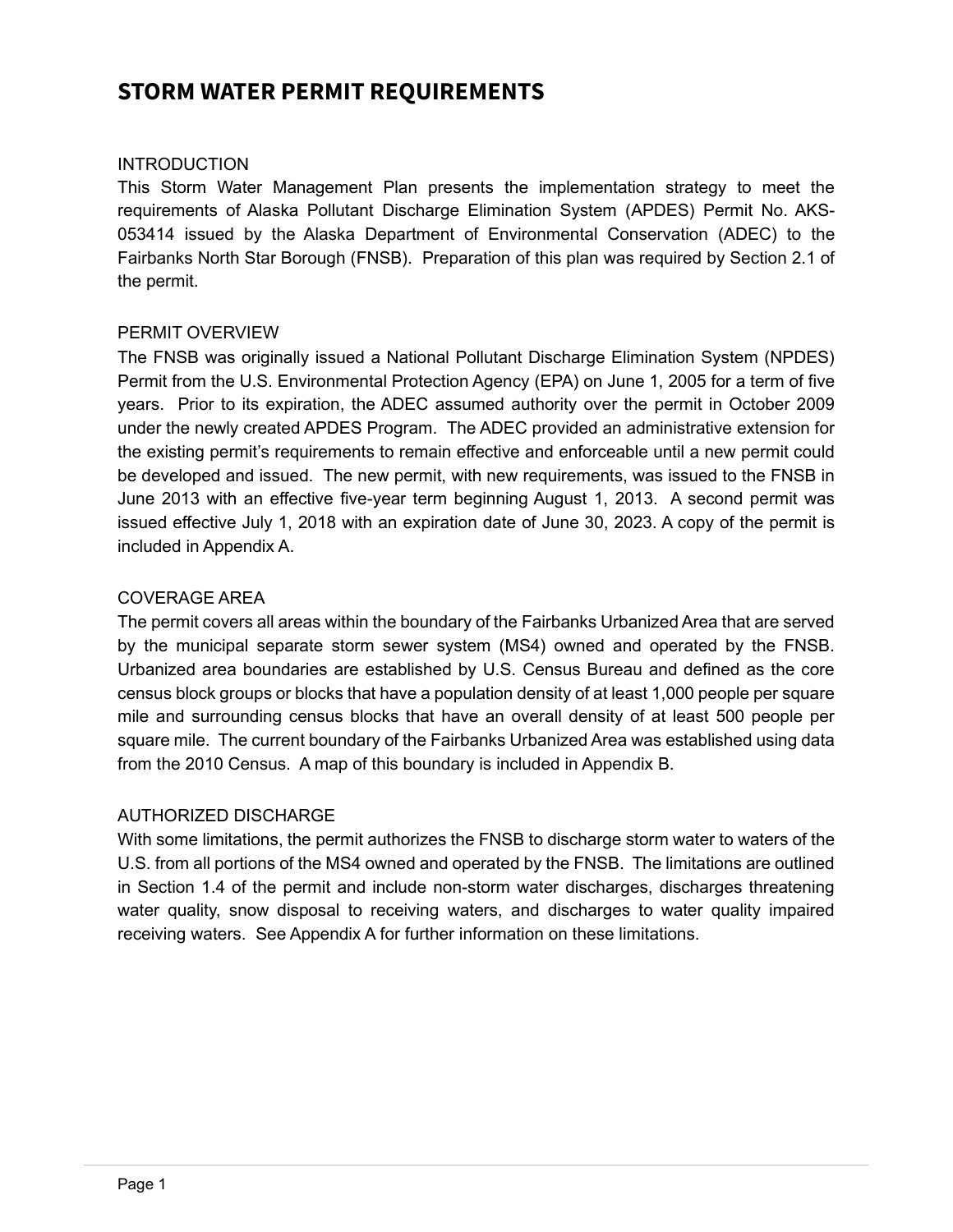## **MINIMUM CONTROL MEASURES**

Section 3.0 of the permit requires the FNSB meet six minimum control measures for:

- 1. Public Education and Outreach
- 2. Public Involvement and Participation
- 3. Illicit Discharge Detection and Elimination
- 4. Construction Site Storm Water Runoff Control
- 5. Post Construction Storm Water Management
- 6. Pollution Prevention and Good Housekeeping

The following subsections list the individual requirements of each minimum control measure, followed by a description of the FNSB implementation strategy to meet those requirements.

#### PUBLIC EDUCATION AND OUTREACH

## *Section 3.1.1 – The permittee must maintain a public education program to educate the community about the impacts of storm water discharges on water bodies and the steps that citizens and businesses can take to reduce pollutants in storm water runoff.*

The City of Fairbanks, City of North Pole, University of Alaska Fairbanks, and Alaska Department of Transportation & Public Facilities – Northern Region (Fairbanks permittees) have a separate but similar APDES permit (Fairbanks permit) to the FSNB. The FNSB and the Fairbanks permittees have worked together since 2005 to implement a unified Public Education Program on local storm water issues. The program's education and outreach activities are focused in the month of April of each year when snowmelt runoff is prevalent, parking lots and streets are flooded, and storm water concerns are easily identifiable to residents of the community. The program is focused on creating awareness and educating the public about the impacts of storm water discharges to the MS4 and local water bodies, and provides information on how citizens and businesses can take steps to reduce pollutants in storm water runoff.

- Updating and Maintaining an Informative Storm Water Management Program Website
- Providing Educational Presentations on Storm Water to Classes at Local Schools
- Providing Guest Presentations on Storm Water to Local Interest Groups
- Distributing Educational Material at Local Events and by Mail

The website can be viewed at: https://fnsb.gov/383/Fairbanks-Storm-Water-Management-Program . It provides an overview of storm water and pollutants of concern in the Fairbanks area, program information for each the six Minimum Control Measures, a list of ways the public can get involved (i.e. attending storm water committee meetings, participating in stream cleanup events, etc.), links to the FNSB, City of Fairbanks, and City of North Pole storm water ordinances and corresponding site development plan review requirements, a link to access and view the comprehensive storm drain system map of the entire FNSB, links to local publications such as the Green Infrastructure Resource Guide for Fairbanks and Best Management Practice (BMP) Effectiveness Report for Fairbanks, directions on how to report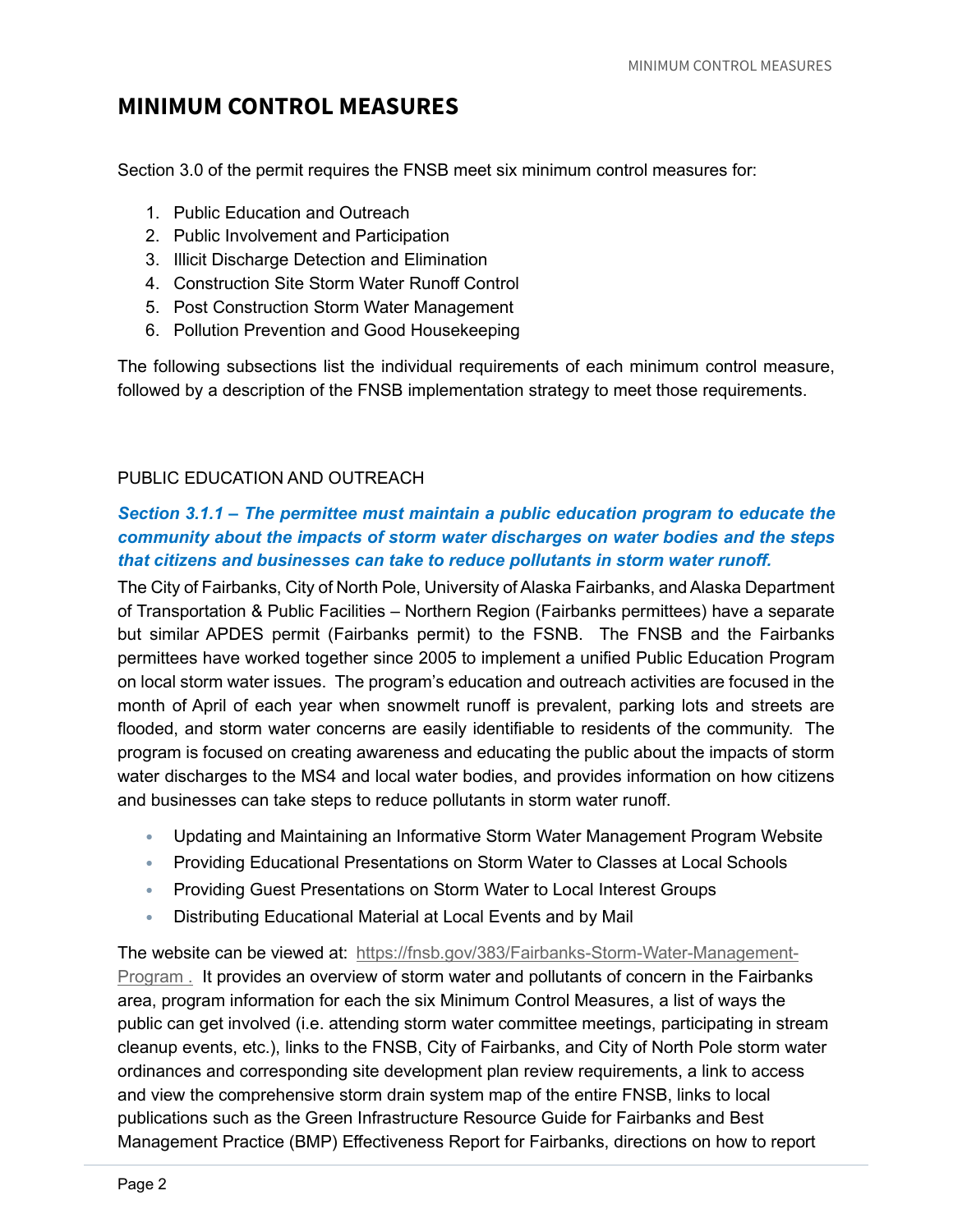illicit discharges, and contact information for the storm water coordinators for each of the Fairbanks permittees and FNSB. The website also provides viewers links to the ADEC Storm Water Program webpage, ADEC Construction General Permit, ADEC Alaska Storm Water Guide, Cities of Fairbanks and North Pole Storm Water Management Program Guide, FNSB BMP Design Guide, and a map and storm water plan submittal flowchart for the Fairbanks Urbanized Area.

In addition to providing guest presentations on storm water to local interest groups each year, the FNSB and Fairbanks permittees annually give 15 to 20 educational presentations on storm water at local schools. (This program was suspended in 2020 and modified in 2021 due to COVID 19). In mid-March each year, an invitation for educational presentations is sent to every elementary and middle school in the FNSB School District. Interested teachers then sign up for a presentation for their class anytime during the month of April. The presentation consists of a 30-minute slide show on the types of pollutants carried in storm water, how those pollutants reach area water bodies, and what can be done to limit the effects, followed by a 20-minute watershed model demonstration using the EnviroScape® Nonpoint Source Model. The model helps children make the visual connection between what they learned during the slide show and what happens in their local watershed. The children watch storm water pick up pollutants (i.e. colored drink mixes) in a suburban area and carry them to a lake. After each presentation, promotional items such as bracelets, magnets, pencils, and education materials are also given out.

## *Section 3.1.2 – At least annually, the permittee must distribute storm water educational materials to target audiences that encourage the public to improve water quality.*

Over the years, the FSNB and the Fairbanks permittees have developed a variety of educational brochures, including:

- $+$  10 Ways You can Prevent Storm Water Runoff Pollution (trifold)
- $\div$  Green Infrastructure: Put Rainwater to Work for You (rack card)
- Water Pollution Solutions for Commercial Landscapers & Lawn Care Professionals (trifold)
- Snow Storage & Disposal Practices for Local Contractors (trifold)
- Erosion & Sediment Control Practices for Small Construction Sites (trifold)

Each of the brochures has a different target audience and is distributed annually at local events and by mail. The three primary events where these brochures are handed out from booths are the Northern Living Home Show in March, Fort Wainwright Earth Day Fair in April, and the Midnight Sun Festival in June. (Occurance of these events in 2020-2022 are subject to change due to COVID 19). The two brochures from the top of list have also been included in mass mailings to Fairbanks area residents and the three brochures from the bottom of the list are mailed annually to all locally-licensed landscaping contractors, snow removal contractors, and building contractors.

Copies of the brochures are included in Appendix C.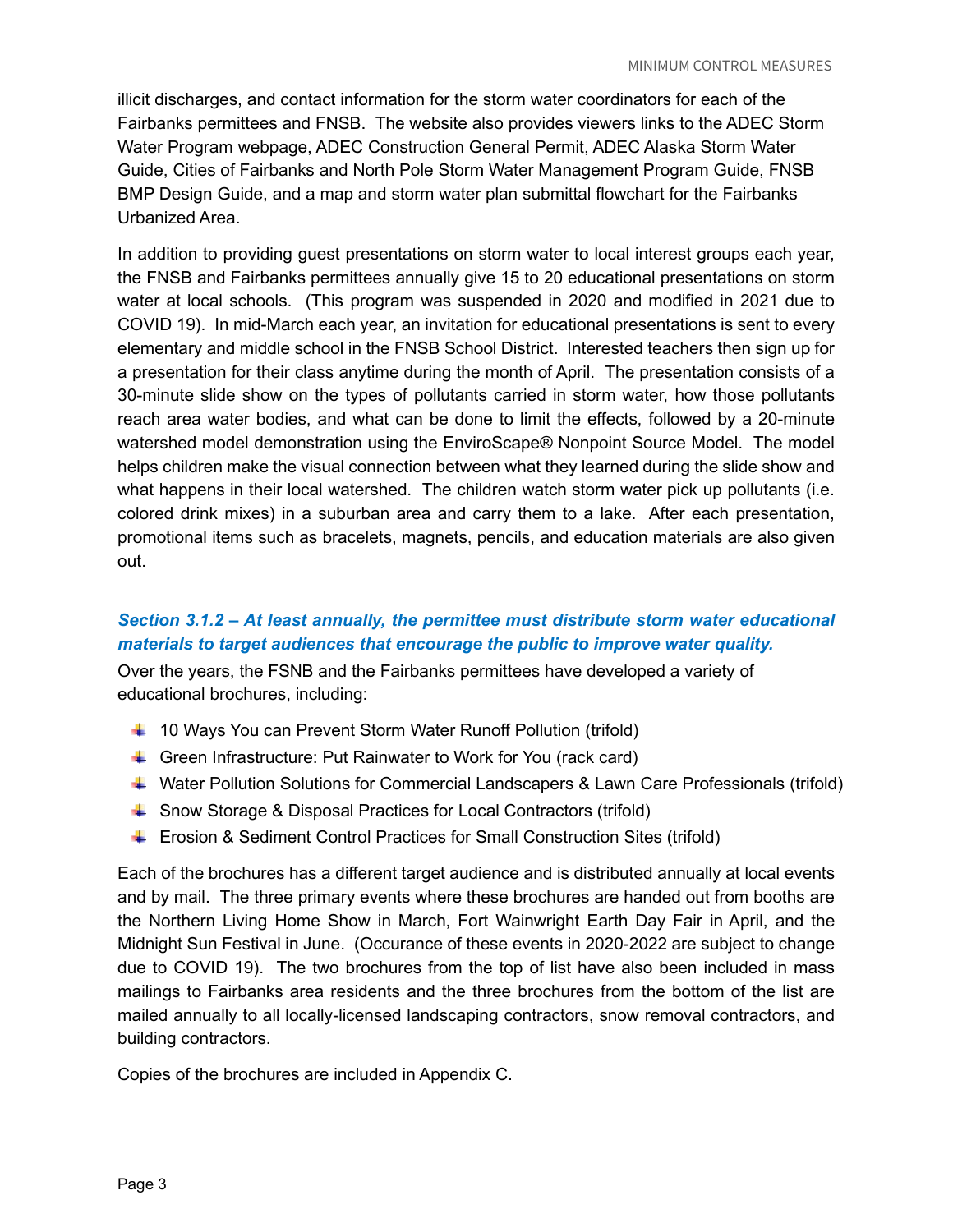## *Section 3.1.3 – At least annually, the permittee must prepare and distribute appropriate information that encourages the public to improve water quality to local media outlets.*

The FNSB and Fairbanks permittees developed a spring public service announcement (PSA) that is annually disseminated for broadcast to all local television news and radio stations, as well as the local newspaper. The PSA is generally broadcast during the first week of May each year, and reads as follows:

*The Fairbanks Storm Water Advisory Committee wants to remind the public to take special note of our local storm drains and ditches during this year's spring cleanup! Storm water can carry pollutants like lawn chemicals, grass clippings, soap suds from washing vehicles, motor oil, sediments, pet waste, and litter to our rivers, lakes, and streams. We need your help to keep these pollutants OUT of our storm drains and ditches, which ultimately drain to our waterways. For more information on storm water and how it affects you, please visit the Fairbanks Storm Water Management website by visiting the FNSB website and enter "How to Get Involved".*

## MEASUREABLE GOALS FOR "PUBLIC EDUCATION & OUTREACH"

#### *Permit Term: July 1, 2018 – June 30, 2023*

- Maintain the Storm Water Management Program website for the duration of the permit term
- Annually provide a minimum of 15 educational presentations on storm water at local schools
- Annually provide guest presentations on storm water to local interest groups, as requested
- Annually distribute storm water educational brochures at a minimum of two local events
- Annually mail educational brochures to landscaping, snow removal, and building contractors
- Annually issue at least one PSA to local media outlets for broadcast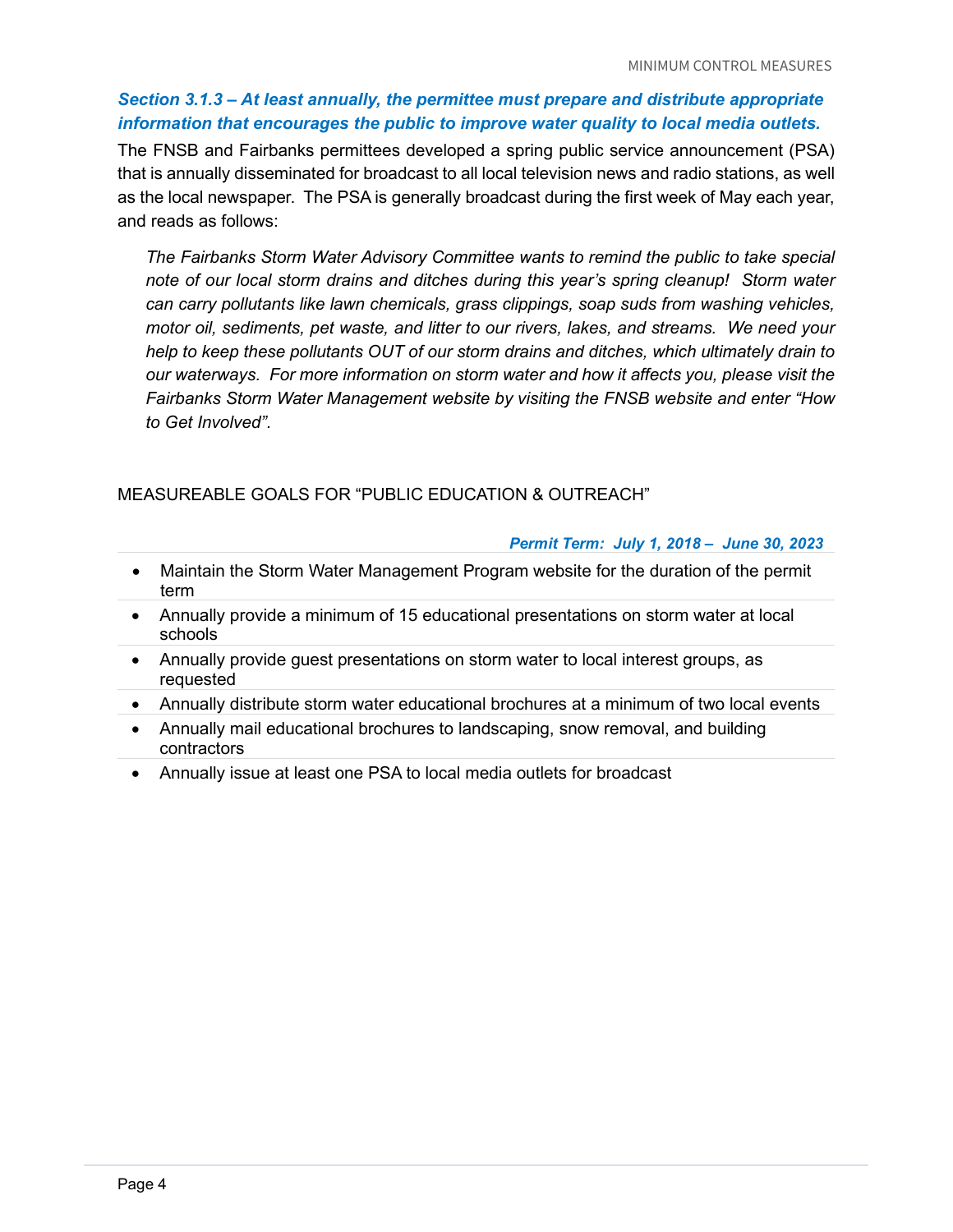#### PUBLIC INVOLVEMENT AND PARTICIPATION

#### *Section 3.2.1 – The permittee must comply with applicable state and local public notice requirements when implementing a public involvement/participation program.*

The FNSB follows the public notice requirements of the State of Alaska's Administrative Procedures Act (AS 44.62), including but not limited to the Open Meetings Act (AS 44.62.310), as well as all internal policies.

## *Section 3.2.2 – The permittee must continue to make the SWMP and all Annual Reports available to the public through the municipal library system, a permittee-maintained website, or other easily accessible location. Public outreach should include location information whenever appropriate.*

Copies of both the FNSB's and the Fairbanks permittees' APDES permits, Storm Water Management Plans, and most recent Annual Reports submitted to ADEC are made available to the public through the Fairbanks Storm Water Management Program website at: https://www.fnsb.gov /383/Fairbanks-Storm-Water-Management-Program .

## *Section 3.2.3 – At least quarterly, the permittee must continue to convene a volunteer citizen committee to advise the Borough on storm water program activities and accomplish the goals of the SWMP. The permittee may comply with this requirement by both participating in and promoting Fairbanks North Star Borough (FNSB) citizen participation in any other locally organized municipal storm water management committee(s). The meeting schedule must be made known to the public, and DEC through direct mail or e-mail notification, if possible, and/or other locally appropriate means.*

In 2003 the FNSB and the Fairbanks permittees formed the Fairbanks Storm Water Advisory Committee (FSWAC) to coordinate and carry out the development, implementation, and review of the Fairbanks Storm Water Management Program. The FSWAC is comprised of agency representatives from each of the Fairbanks permittee agencies, FNSB, and ADEC, as well as one citizen member from each of Fairbanks and North Pole serving as representatives of their respective communities. The FSWAC meets at Fairbanks City Hall (currently via Zoom due to COVID 19) on the second Thursday of each month from 11:00 am to 12:30 pm. All meetings are open and advertised to the public. The meeting schedule is posted on the Fairbanks Storm Water Management Program website, on the City of Fairbanks website, and via email to the FSWAC's email distribution list. Minutes are drafted and approved by the FSWAC for every meeting held and submitted to ADEC each year in the FNSB's and Fairbanks permittees'Annual Reports.

## *Section 3.2.4 – The permittee must continue to implement a storm drain stenciling program.*

The FNSB and Fairbanks permittees instituted a Storm Drain Stenciling Program in 2006. The purpose of the stenciling program is to bring attention to storm drain inlets, educate the public on where storm water drains discharge, and discourage illicit discharges. There is a common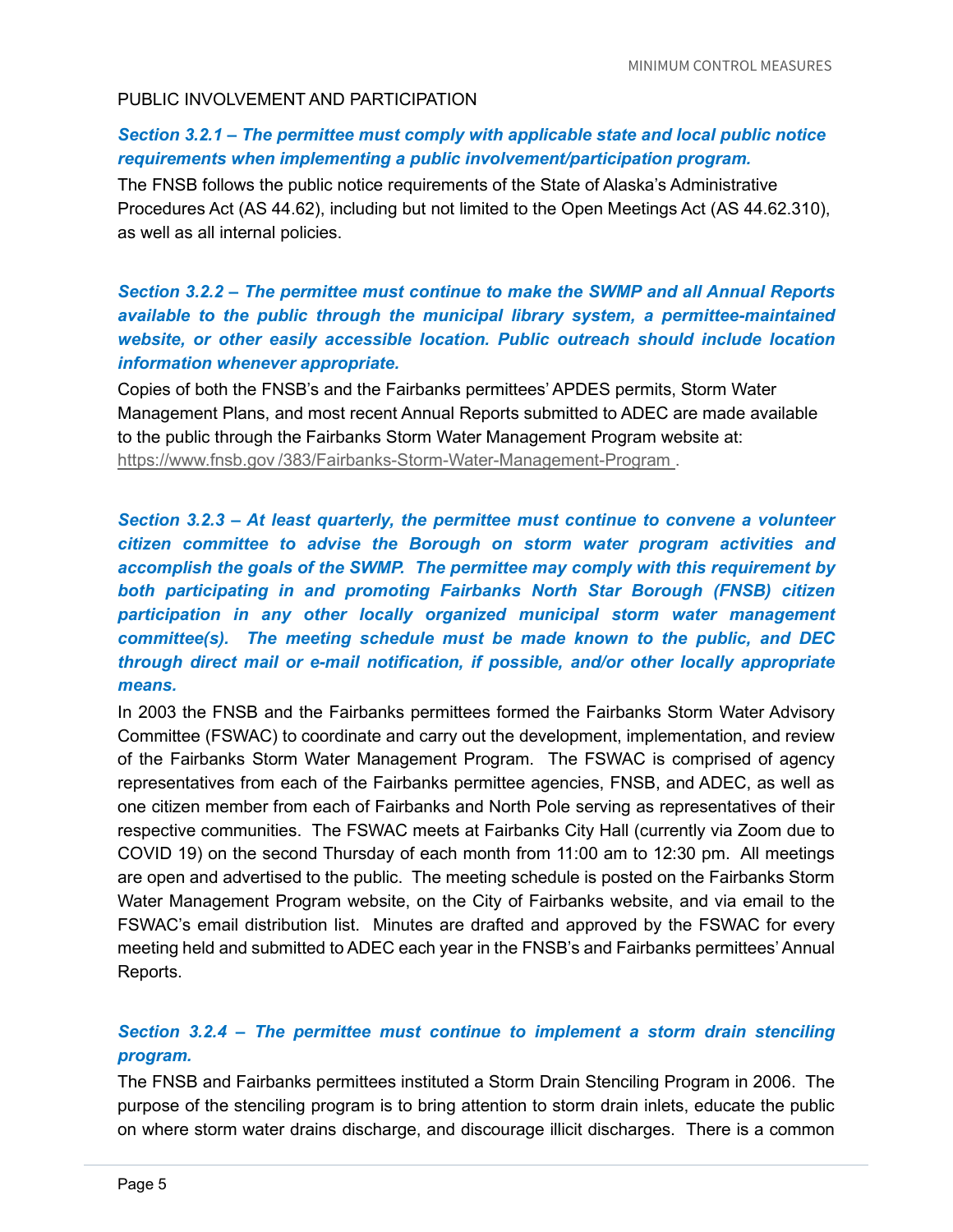misconception that storm drains flow to a sewer treatment plant, and the stenciling program helps clear up this misconception. The FNSB and Fairbanks permittees have two types of storm drain stencils – one with an outline of a salmon on it with the words "Dump No Waste, Drains to River" for those inlets draining to the Chena River, and another with an outline of an arctic grayling with the words "Dump No Waste, Drains to Slough" for those inlets draining to Noyes and Chena Sloughs.

## *Section 3.2.5 – At least annually, the permittee must continue to host a community Stream Cleanup Day.*

The FNSB and Fairbanks permittees, with help from a variety of local organizations, have held an Annual Stream Cleanup Day event every year since 2005. The water bodies chosen for the event include the Chena River, the Noyes Slough, and the Chena Slough, but most events have focused on Noyes Slough. Litter is more persistent in that sloughy since it has beaver dams that inhibit its flow. Regardless of the water body, each year the event has 30 to 40 volunteers that remove 500-750 pounds of litter. Volunteers include residents who live or work along the water bodies, Fort Wainwright soldiers and staff, as well as a number of other citizens and community groups that care about water quality.

## *Section 3.2.6 – The permittee must maintain the means of providing relevant storm water information to, and accepting input from, the public; this requirement can be accomplished through providing the public with internet access via a website, a telephone hotline, and/or other appropriate means. The availability of this education and communication tool must be advertised to the public through the permittee's ongoing public education efforts.*

The FNSB maintains and hosts the Fairbanks Storm Water Management Program website. As described in previous sections the website can be viewed at: https://www.fnsb.gov /383/Fairbanks-Storm-Water-Management-Program . It provides an overview of storm water and pollutants of concern in the Fairbanks area, program information for each the six Minimum Control Measures, a list of ways the public can get involved (i.e. attending storm water committee meetings, participating in stream cleanup events, etc.), links to the FNSB, City of Fairbanks, and City of North Pole storm water ordinances and corresponding site development plan review requirements, a link to access and view the comprehensive storm drain system map of the entire FNSB, links to local publications such as the Green Infrastructure Resource Guide for Fairbanks and Best Management Practice (BMP) Effectiveness Report for Fairbanks, directions on how to report illicit discharges, and contact information for the storm water coordinators for each of the Fairbanks permittees and FNSB. The website also provides viewers links to the ADEC Storm Water Program webpage, ADEC Construction General Permit, ADEC Alaska Storm Water Guide, Cities of Fairbanks and North Pole Storm Water Management Program Guide, FNSB BMP Design Guide, and a map and storm water plan submittal flowchart for the Fairbanks Urbanized Area. The website address is printed on educational brochures distributed at local events and through the mail.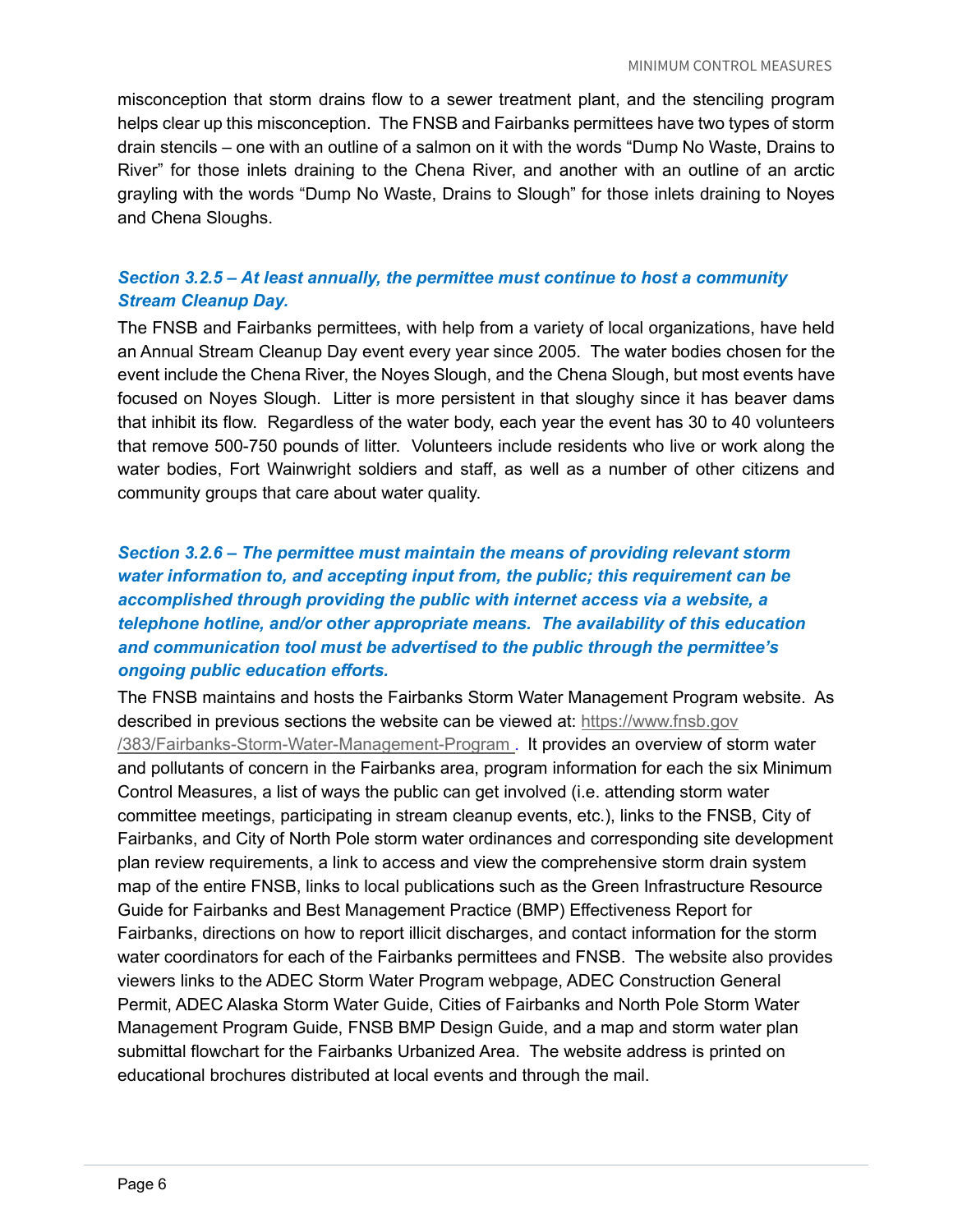## MEASUREABLE GOALS FOR "PUBLIC INVOLVEMENT & PARTICIPATION"

#### *Permit Term: July 1,2018 – June 30,2023*

- Continue attending monthly FSWAC meetings for the duration of the permit term
- Annually stencil FNSB storm drain inlets as needed
- Annually host a Stream Cleanup Day event
- Maintain the Storm Water Management Program website for the duration of the permit term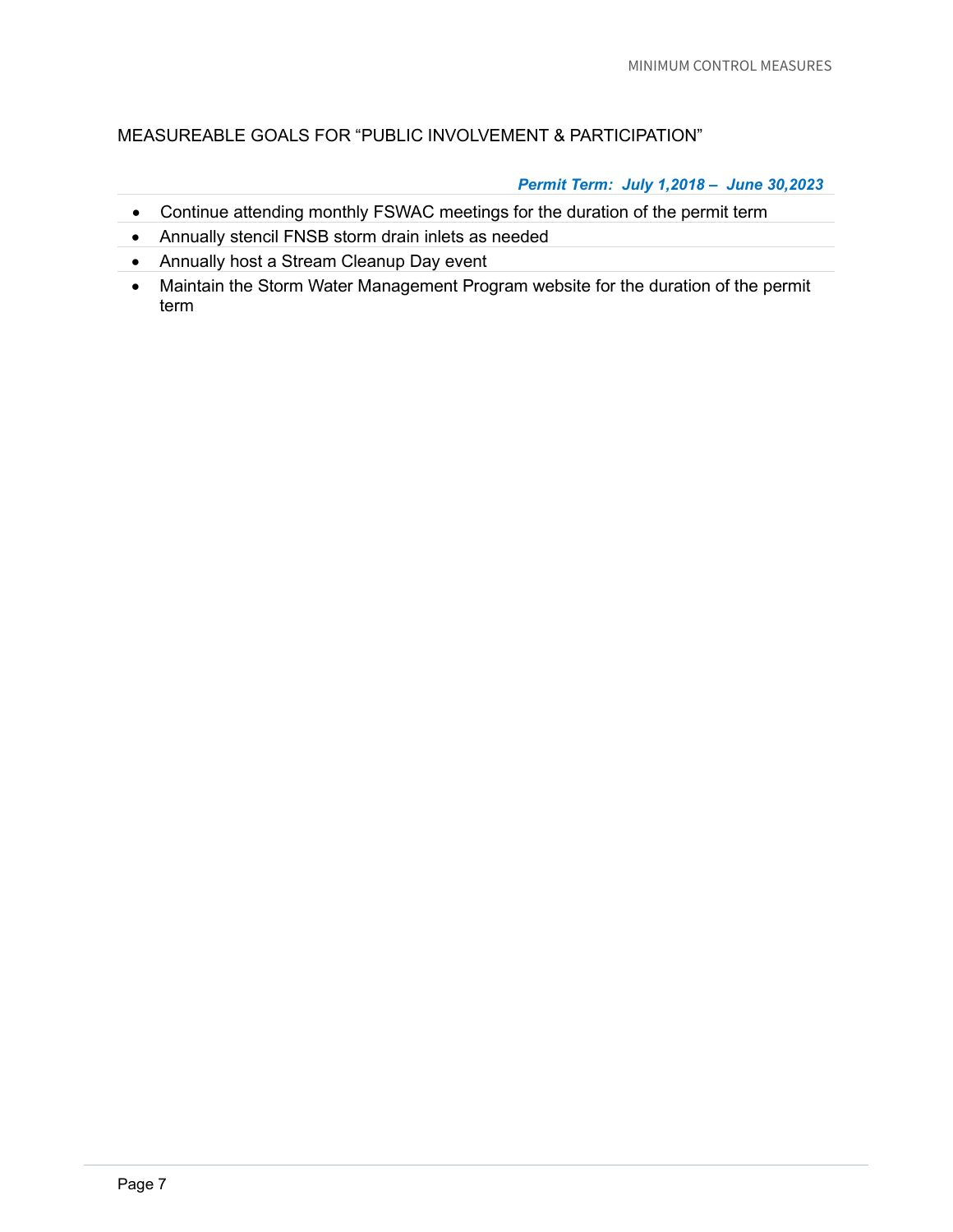#### ILLICIT DISCHARGE DETECTION AND ELIMINATION

## *Section 3.3.1 – The permittee shall review and revise, as necessary, the program to detect and eliminate illicit discharges. The permittee must, as part of this activity, maintain an information management system to track illicit discharges.*

FNSB has 103 Road Service Areas. Each area was established through an election process by area specific residents to provide road powers to FNSB for area specific roads. The FNSB Rural Services Division supports and provides training to the Road Service Area Commissioners, who were granted road maintenance responsibilities through the aforementioned election process. Fifty-one of these service areas are located within the Fairbanks Urbanized Area. The storm water conveyance systems within these 51 service areas make up the FNSB MS4.

Road Service Area Commissioners are asked to notify the Department of Public Works if an illicit discharge is identified with the understanding that identifying and eliminating illicit discharges can lower yearly maintenance costs. Additionally, the Storm Water Management Program Website has a link to allow residents to send a message to Public Works on potential illicit discharges, specifically citing dirty or oily water, foam, or dumping activities. When an illicit discharge is reported, it is logged and investigated. A plan for elimination is developed and includes consideration of jurisdiction, ownership, and enforcement provisions.

*Section 3.3.2 – Annually, the permittee shall review and revise an inventory and map of industrial facilities and activities that are covered by the Multi–Sector General Permit (MSGP) AKR060000, and that discharge directly to their MS4. At a minimum, the inventory must include the facility name and address, nature of the business or activity, Standard Industrial Classification code(s) or the newer North American Industry Classification System that best reflect the facility product or service, the receiving water body, and type of pollutants that may be discharged by the facility or activity.*

The inventory and map of industrial facilities were incorporated into the Fairbanks Storm Drain System Map available on the Storm Water website at: [https://fnsb.gov/393/Storm-Drain-System-](https://fnsb.gov/393/Storm-Drain-System-Map)[Map .](https://fnsb.gov/393/Storm-Drain-System-Map)

## *Section 3.3.3 – Annually, the permittee must review the effectiveness and revise ordinances that effectively prohibit non-storm water discharges into their MS4. The permittee must implement appropriate enforcement procedures and actions, including enforcement escalation procedures for recalcitrant or repeat offenders.*

On June 12, 2008, FNSB adopted Ordinance 2008-22 establishing Title 21 of the FNSB Code of Ordinances. In 2016, the Title 21 was recodified into Title 13. Chapter 13.12 prohibits illicit discharges to the MS4 through storm water, direct dumping, or snow clearance operations and requires immediate notification upon identifying a violation. The FNSB illicit discharge enforcement policy is regulated in Title 1 by the fine schedule. The schedule was revised as part of Ordinance 2008-22 to include fines on an escalation basis for illicit discharges and failure to notify authorities of illicit discharges. The FNSB will review and revise these ordinances, as necessary, on an annual basis.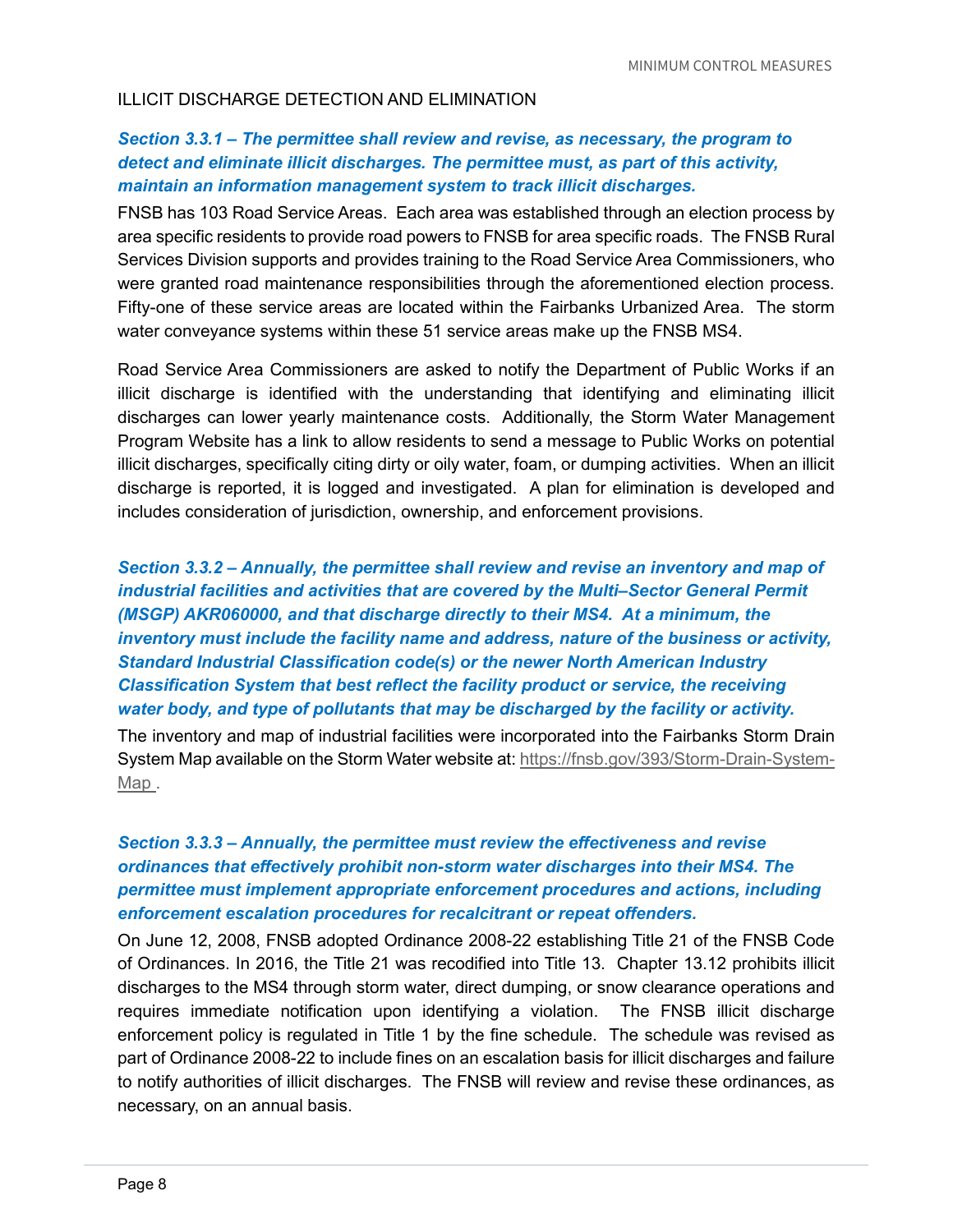## *Section 3.3.4 – The permittee must prohibit any of the non-storm water flows listed in Part 1.4.1.3 through ordinance if such flows are identified by DEC or the permittee as a source of pollutants to the MS4. The permittee must document any existing local controls or conditions placed on such discharges.*

The existing Illicit Discharge Ordinances of the FNSB address non-storm water flows within their "Prohibited discharges or acts" subsection. Certain non-storm water flows (i.e. water line flushing, landscape irrigation, dechlorinated swimming pool discharges, firefighting activities, etc.) listed are allowed to discharge to the MS4; however, none of these flows are allowed to contain any pollutants prohibited to be discharged to waters of the U.S. under the federal Clean Water Act (CWA).

#### *Section 3.3.5 – Annually the permittee must inform users of the MS4 and the general public of hazards associated with illegal discharges and improper disposal of waste.*

As discussed under "Public Education & Outreach" and "Public Involvement & Participation," efforts are made annually to inform the public about illicit discharges and improper disposal of waste. Effort includes (1) maintaining the Fairbanks Storm Water Management Program website, which includes procedures for reporting illicit discharges to the Fairbanks permittees and FNSB; (2) incorporating information about the types and causes of illicit discharges into the educational/guest presentations on storm water; (3) implementing the Storm Drain Stenciling Program, which creates public awareness about where storm water goes after it enters a storm drain inlet; and (4) mailing brochures to homeowners residing by water body, local landscaping, snow removal, and building contractors which in part apprises them of the local illicit discharge ordinances.

## *Section 3.3.6 Annually, the permittee must update the comprehensive MS4 map. At a minimum, the map must show jurisdictional boundaries, the location of all inlets and outfalls, names and locations of all waters that receive discharges from those outfalls, and locations of all municipally-owned and operated facilities, including public snow disposal sites. If available, locations of all privately operated snow disposal sites must also be indicated on the comprehensive map. A copy of the completed map must be submitted to DEC as part of the Annual Report.*

In 2008 the Fairbanks permittees and FNSB combined their individual MS4 maps into a single comprehensive map of all storm water conveyance systems within the Fairbanks Urbanized Area. The map currently resides within the FNSB's Geographical Information System database, and can be accessed by the public at: [https://fnsb.gov/393/Storm-Drain-System-](https://fnsb.gov/393/Storm-Drain-System-Map)Map. The map contains all jurisdictional boundaries, storm drain inlets and outfalls, outfall receiving waters, and FNSB and Fairbanks permittees owned and operated facilities, including snow disposal sites. Since 2008, some unmapped features have been discovered in the field such as inlets and segments of pipe not show on the map. There have also been a number of road construction projects in the Fairbanks area since 2008 that have replaced, moved, and expanded some of the conveyance system components. There is an ongoing effort by the Fairbanks permittees and FNSB to update the map with current and new features. Privately operated snow disposal sites have been added to the map and are updated annually.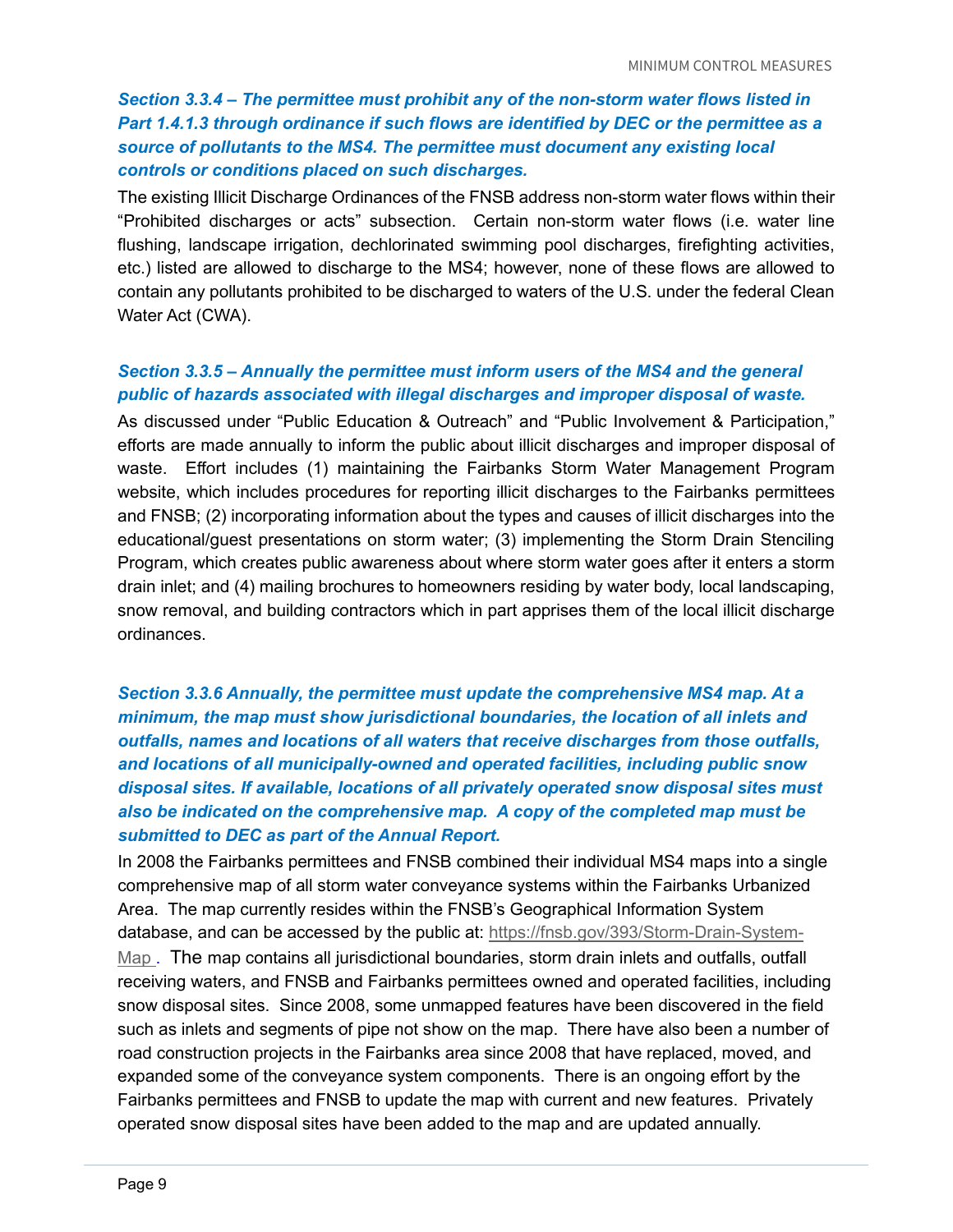*Section 3.3.7 – The permittee must continue dry weather field screening for non-storm water flows from all outfalls. By no later than the expiration date of this permit, all of the permittee's outfalls within the permit area must be screened for dry weather flows. The screening should include field tests of selected chemical parameters as indicators of discharge sources where sufficient flow is found at an outfall to allow for monitoring. Screening level tests may utilize less expensive "field test kits" using test methods not approved by EPA under 40 CFR Part 136 (adopted by reference at 18 AAC 83.010), provided the manufacturer's published detection ranges are adequate for the illicit discharge detection purposes. The permittee must investigate any illicit discharge within 15 days of its detection and must take action to eliminate the source of the discharge within 45 days of its detection. Raw data and narrative review of screening and mapping shall be included in the following year's Annual Report from the year the data was collected.*

The FNSB began conducting dry-weather screening of outfalls in 2008. The FNSB has screened all known MS4 outfalls. FNSB has not detected flow at any of the outfalls; therefore, testing for pollutant types has not been conducted. FNSB will monitor the known outfalls prior to the end of the permit's term in 2023.

## MEASUREABLE GOALS FOR "ILLICIT DISCHARGE DETECTION & ELIMINATION"

#### *Permit Term: July 1, 2018 – June 30, 2023*

- Maintain an inventory and map of MSGP-covered facilities and activities
- Review and revise, as necessary, the illicit Discharge Ordinances
- Review and update the comprehensive MS4 map as necessary
- Screen 100% of the outfalls owned and operated by the FNSB by June 30, 2023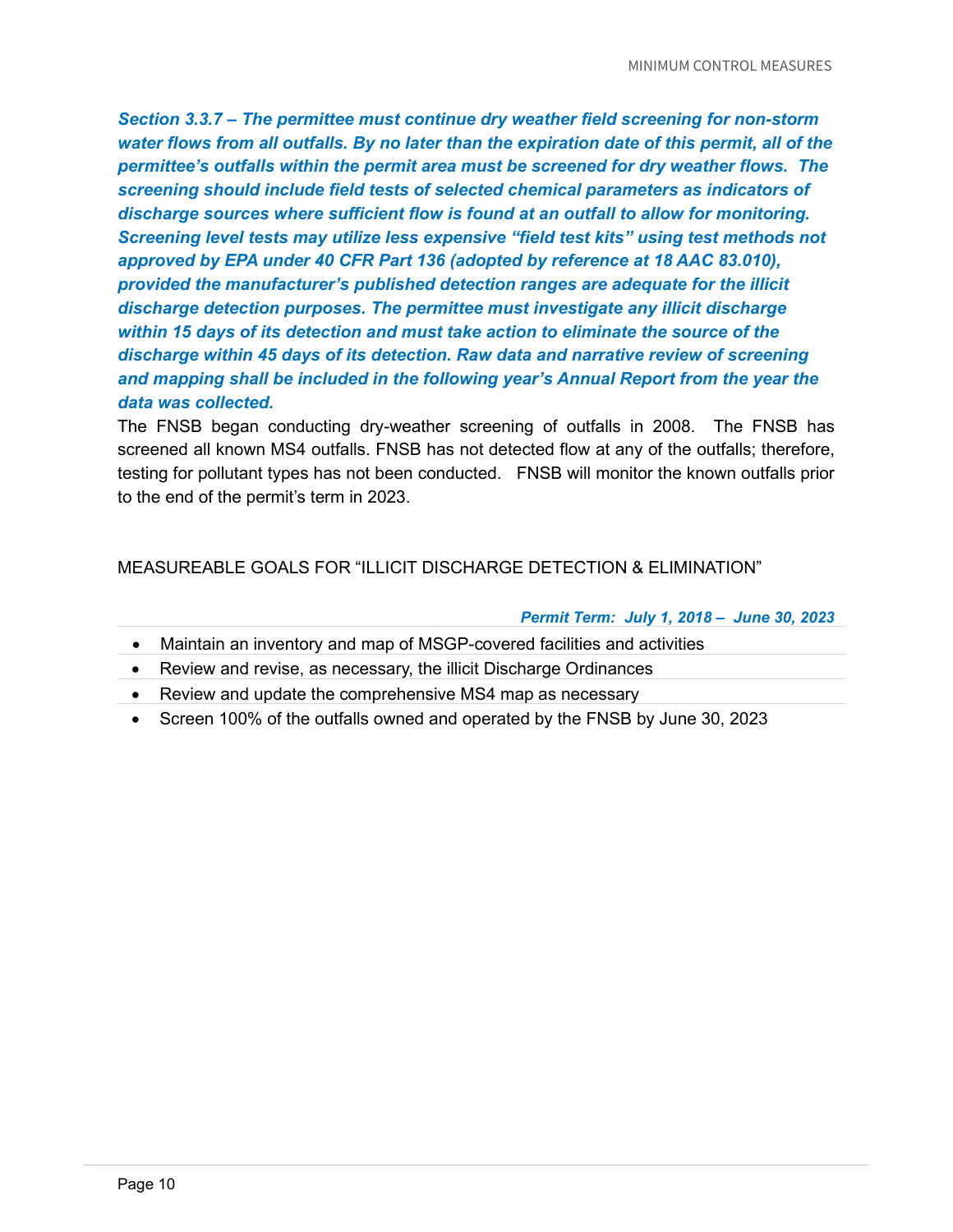#### CONSTRUCTION SITE STORM WATER RUNOFF CONTROL

## *Section 3.4.1 – Annually, the permittee must review and implement its existing program that reduces pollutants in any storm water runoff to the MS4 from construction activities with this permit and the current version of the APDES General Permit for Storm Water Discharges from Large and Small Construction Activities in Alaska Permit #: AKR100000 (Alaska Construction General Permit or ACGP). The permittee must discuss revisions, planned improvements, and schedule in the Annual Report.*

The FNSB's existing efforts to control construction site storm water runoff include a plan review and site inspection program, published local BMP design guide, and biennial training/workshops for local developers, engineers, and contractors. The FNSB will annually review and update the plan review/inspection program and will document any changes in the Annual Report to ADEC.

## *Section 3.4.2 – If DEC waives the permit requirements for storm water discharges associated with a specific small construction activity (i.e., a single project) in accordance with 40 CFR §122.26(b)(15)(i)(A) or (B), the permittee is not required to develop, implement, or enforce the program to reduce pollutant discharges from that particular site.*

Small construction activities as defined by ADEC include projects that result in a ground disturbance of greater than or equal to one acre but less than five acres. The ADEC may waive the Alaska CGP requirements for these projects where:

- The "R" value, or rainfall erosivity factor, is less than five during the period of construction activity [40 CFR §122.26(b)(15)(i)(A)]; and/or
- Storm water controls are not needed based on a Total Daily Maximum Load (TMDL) approved or established by the U.S. EPA that addresses the pollutant(s) of concern or, for non-impaired waters that do not require TMDLs, an equivalent analysis that determines allocations for small construction sites for the pollutant(s) of concern or that determines that such allocations are not needed to protect water quality based on consideration of existing in-stream concentrations, expected growth in pollutant contributions from all sources, and a margin of safety [40 CFR §122.26(b)(15)(i)(B)].

## *Section 3.4.3 – The permittee must maintain an ordinance or other regulatory mechanism to be consistent with this permit and with the current version of the CGP. This ordinance or regulatory mechanism must include sanctions to ensure compliance.*

On June 12, 2008 FNSB adopted Ordinance 2008-22 establishing Title 21 of the FNSB Code of Ordinances. In 2016, Title 21 was recodified to Title 13. Chapter 13.16 addresses construction site storm water runoff control by establishing a permit process for all regulated construction sites. Through this process, FNSB will review storm water management plans and conduct site inspections for each site. Regulated construction sites may not operate prior to issuance of a FNSB permit and must follow appropriate permit closure procedures prior to facility occupancy. Copies of the ordinances are included in Appendix D. The FNSB will review and revise these ordinances, as necessary, before the end the new permit term.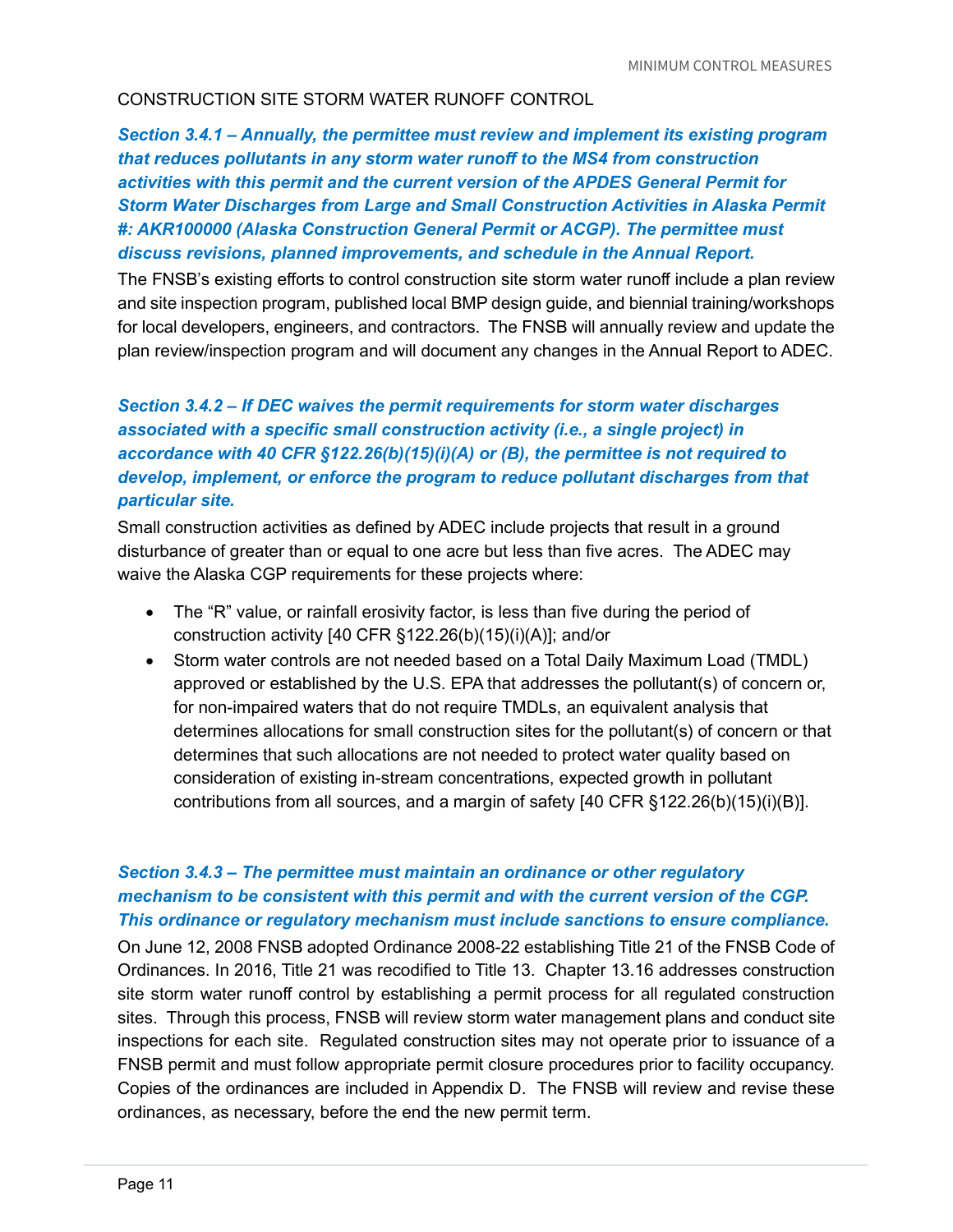*Section 3.4.4 – The permittee must continue to publish and distribute requirements for construction site operators to implement appropriate erosion and sediment control BMPs and to control waste such as discarded building materials, concrete truck washout, chemicals, litter and sanitary waste at the construction site that may cause adverse impacts to water quality. Availability of published materials can be via a permittee-maintained website or other easily accessible location.*

The FNSB, in coordination with the City of Fairbanks and the City of North Pole, has prepared a BMP Design Guide. The guide provides an overview of both construction and postconstruction storm water management design and construction requirements for new development and redevelopment projects within the Fairbanks Urbanized Area. The focus of the guide is to educate developers, engineers, contractors, and the general public on local storm water pollution control laws and to provide resources for effective structural and non-structural BMPs for the Fairbanks area. Included in the manual is a brief overview of the local storm water management program, agency review requirements, general design considerations, and list of effective BMPs for the Fairbanks area, including discussion of the design and construction requirements for snow disposal sites, septic systems, and parking lots. A two-page handout was also created for local developers, engineers, and contractors that covers the different agencies' jurisdictions and plan submittal requirements for storm water within the Fairbanks Urbanized Area. Both the guide and handout are posted on the Fairbanks Storm Water Management Program website for download. A copy of the guide and handout are included in Appendix E. In addition to reviewing and revising the aforementioned ordinances, the FNSB will review and revise the guide, as necessary, before the end the new permit term.

## *Section 3.4.5 – Annually, the permittee must review and implement procedures for reviewing all site plans as required in Part 3.4.1 for potential water quality impacts, including erosion and sediment control, control of other wastes, and any other impacts that must be examined according to the requirements of the law, ordinance, or other enforceable mechanism of Part 3.4.3. These procedures must include provisions for receipt and consideration of information submitted by the public.*

The site development plan review and inspection program is part of FNSB Planning and Construction Permitting, which directs all contractors/owners to submit storm water plans in accordance with the requirements of the ordinances and all applicable review fees before a permit will be issued. The program also apprises contractors/owners their construction site(s) will be inspected at least once per year for proper erosion and sediment controls. In the event that any person holding a permit pursuant to these ordinances violates the terms of the permit, the FNSB may issue a notice of violation, suspend, or revoke the permit.

The FNSB maintains a log of public comments related to storm water. Public comments can be in the form of a question, concern, or general observation and can be provided in person, via telephone, or through email to the Department of Public Works. Phone calls or email received by other departments are forward directly to Public Works by the recipients. Once Public Works receives a comment, the comment is logged and if necessary, investigated. Jurisdictional authority is established and remedies are recommended or completed by Public Works as appropriate.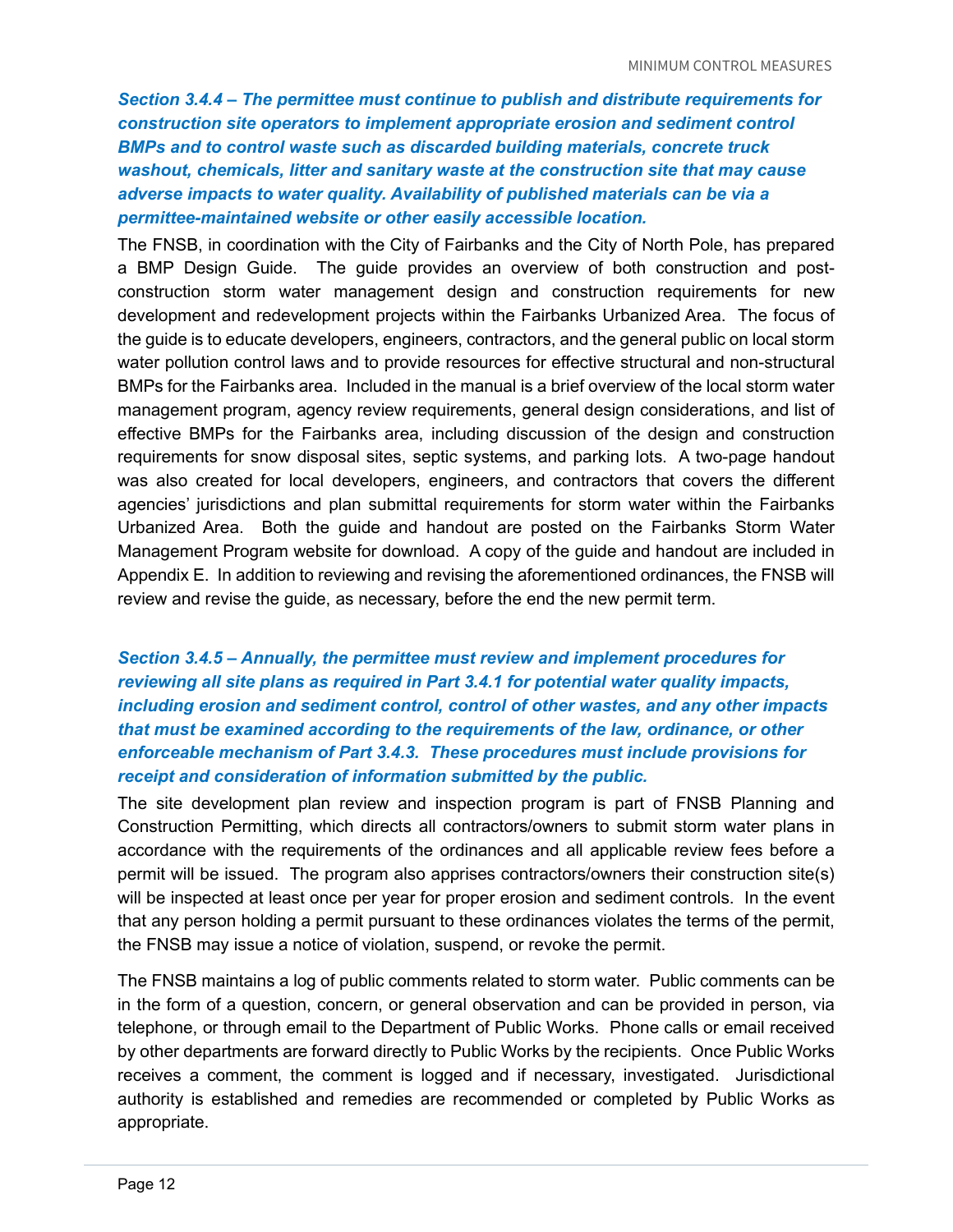*Section 3.4.6 – Annually, the permittee must review and implement procedures for site inspection and enforcement of control measures established as required in Parts 3.4.3 and 3.4.4, including enforcement escalation procedures for recalcitrant or repeat offenders. The permittee shall inspect all construction activities as required in Part 3.4.1 in its jurisdictions for appropriate erosion, sediment, and waste control at least once per year.*

Pursuant to the requirements set forth in the Storm Water Discharge Ordinances, every permitted construction site that results in a ground disturbance greater than or equal to one acre will be inspected at least once per year for proper erosion and sediment controls. Each inspection involves a tour of the entire construction site, close inspection of each BMP installed, and a secondary review of the storm water plan, which must be maintained onsite. All BMP and/or storm water plan components needing corrective action are documented on an inspection checklist and signed by both the site inspector and onsite contact. Corrective action items may be resolved by verbal agreement, written agreement, re-inspection, and/or fines or temporary stop-work orders.

## *Section 3.4.7 – The permittee must conduct a biennial training session for the local construction, design, and engineering audiences related to the construction ordinance and BMP requirements referenced in Parts 3.4.3 and 3.4.4.*

The Cities of Fairbanks and North Pole, FNSB, and ADEC conducted a joint three-hour storm water workshop in April 2010 to educate local developers, engineers, and contractors about the new construction site storm water runoff and post-construction storm water management requirements within the Fairbanks Urbanized Area. This workshop was conducted in April 2019, April 2021 (via Zoom), and is scheduled for April 2023 to meet the biennial training session requirement of the new permit.

## MEASUREABLE GOALS FOR "CONSTRUCTION SITE STORM WATER RUNOFF CONTROL"

*Permit Term: July 1, 2018 – June 30, 2023*

- Review and revise, as necessary, the Storm Water Discharge Ordinances by June 30, 2023
- Review and revise, as necessary, the Storm Water BMP Design Guide by June 30, 2023
- Conduct a training/workshop for local developers, engineers, and contractors in April 2019, April 2021, and April 2023.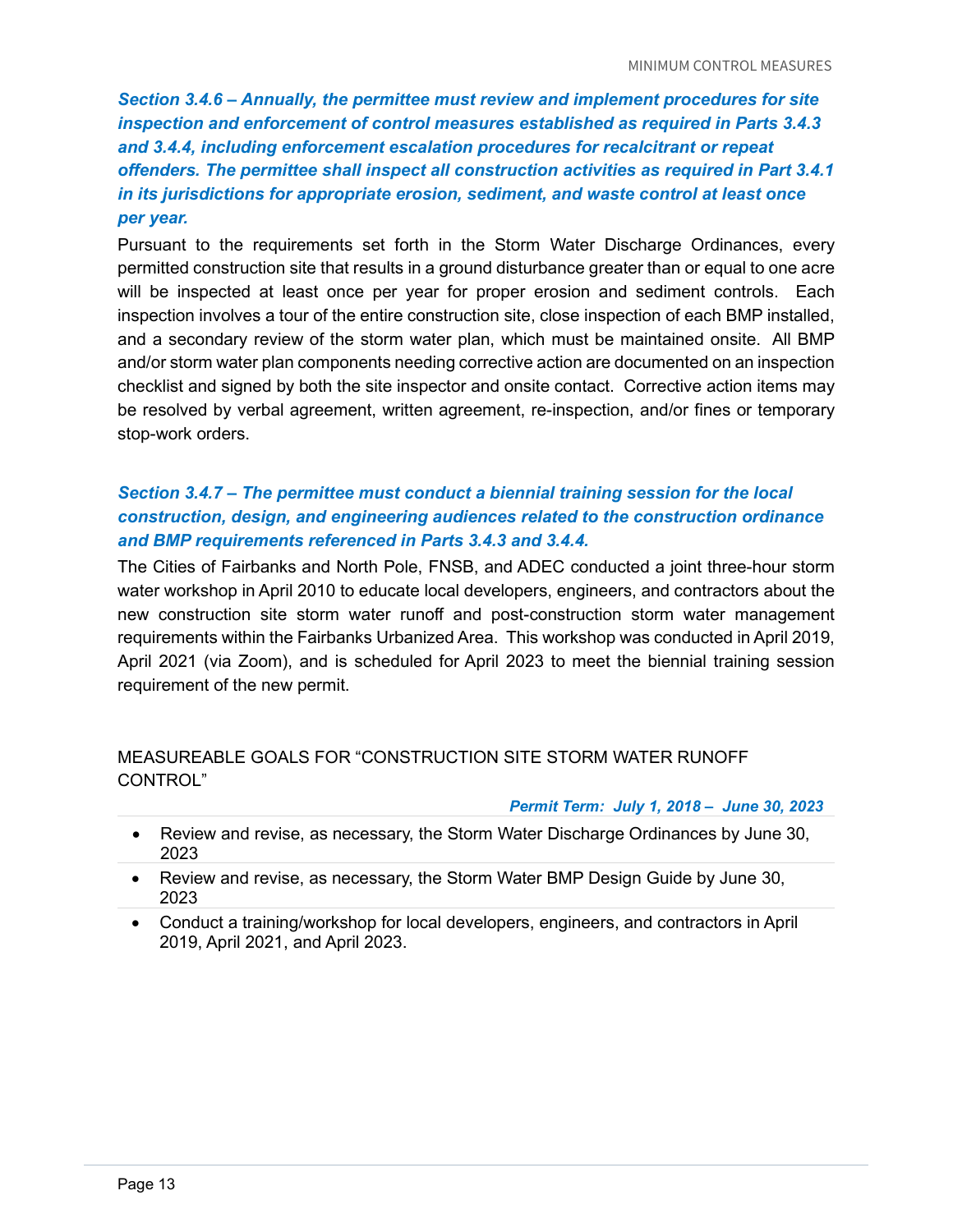#### POST CONSTRUCTION STORM WATER MANAGEMENT

*Section 3.5.1 – Annually, the permittee must review and continue the implementation and enforcement of a program to address post-construction storm water runoff from new development and redevelopment projects that disturb greater than or equal to one acre, including projects less than one acre that are part of a larger common plan of development or sale that disturb one acre or more, that discharge into the MS4. The program must ensure that controls are in place that would prevent or minimize water quality impacts.*

The FNSB's existing efforts to manage post-construction storm water include a plan review program for permanent storm water controls for sites disturbing greater than or equal to one acre, published BMP design guide, green infrastructure application guide, and biennial training/workshops for local developers, engineers, and contractors. All of these efforts are described in greater detail in the following subsections.

## *Section 3.5.2 – Annually, the permittee must review the effectiveness and revise ordinances or other regulatory mechanisms to the extent allowable under state or local law to address post-construction runoff from new development and redevelopment projects. The permittee must implement appropriate enforcement procedures and actions, including enforcement escalation procedures for recalcitrant or repeat offenders.*

On July 16, 2009 FNSB adopted Ordinance 2009-27 adding a new chapter to FNSB Code of Ordinances Title 21. In 2016, Title 21 was recodified to Title 13. Chapter 13.20 addresses postconstruction storm water management by establishing a submittal process for Permanent Storm Water Control Plans (PSWCP) for regulated sites. The FNSB post-construction storm water management policy is regulated in Title 1 by the fine schedule. The FNSB will review and revise these ordinances, as necessary, before the end of the new permit term.

## *Section 3.5.3 – Annually, the permittee must review and revise the publishing and distribution of a BMP design manual for post-construction storm water management, which includes a list of strategies reflecting a combination of structural and nonstructural BMPs appropriate to the MS4.*

As stated previously, the FNSB published the Storm Water BMP Design Guide. The guide provides an overview of both construction and post-construction storm water management design and construction requirements for new development and redevelopment projects within the Fairbanks Urbanized Area. The focus of the guide is to educate developers, engineers, contractors, and the general public on local storm water pollution control laws, and provide resources for effective structural and non-structural BMPs for the Fairbanks area. Included in the manual is a brief overview of the local storm water management program, agency review requirements, general design considerations, and list of effective BMPs for the Fairbanks area, including discussion of the design and construction requirements for snow disposal sites, septic systems, and parking lots. A copy of the guide is included in Appendix E. The guide is reviewed annually and typically updated at the beginning of each year.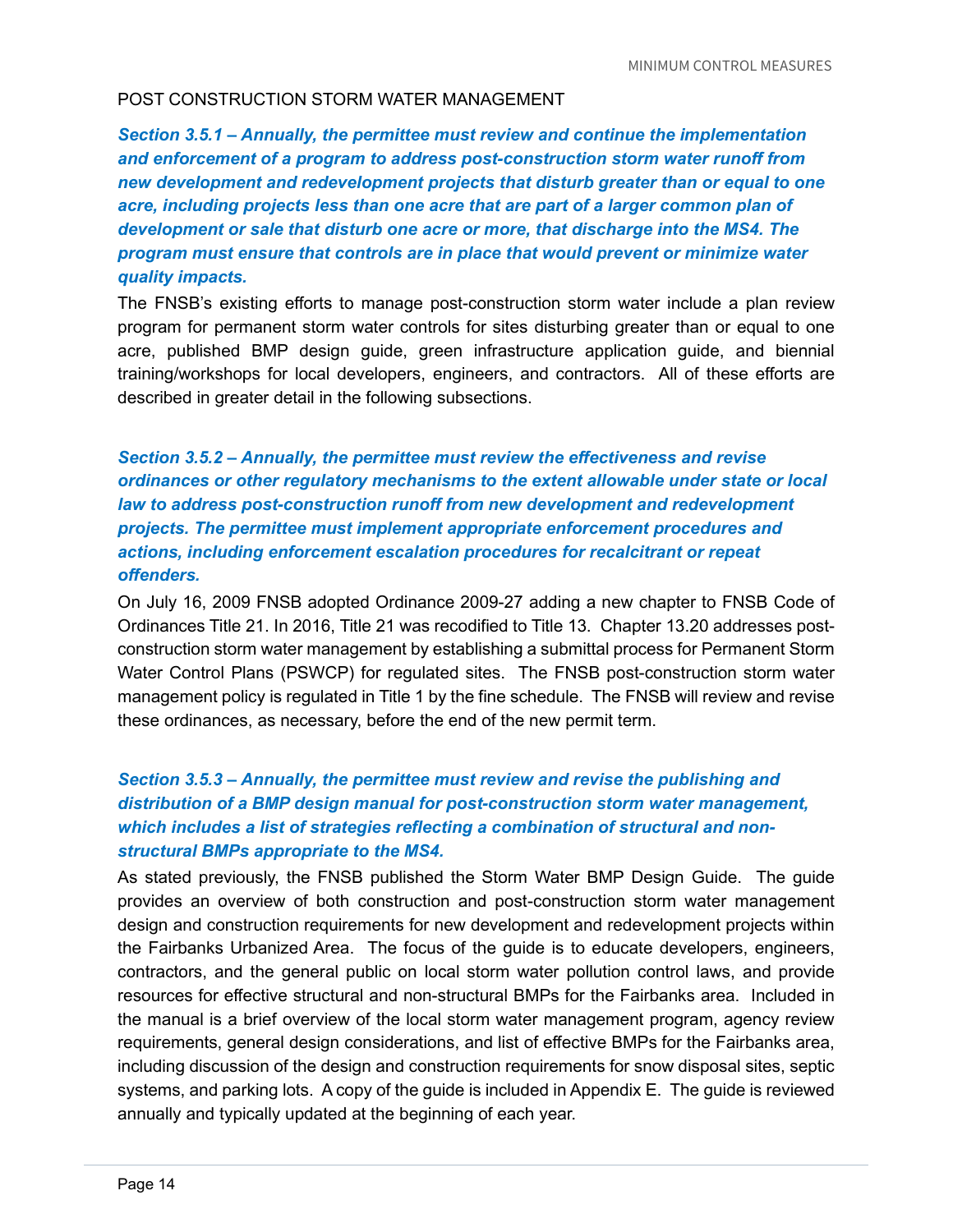## *Section 3.5.4 – The permittee must ensure proper long-term operation and maintenance of post-construction BMPs.*

In accordance with the requirements set forth in the Storm Water Discharge Ordinances, developers are required to submit a Permanent Storm Water Control Plan (PSWCP) for review and approval prior to being granted a Site Development Permit. Included in the PSWCP, a signed statement must be submitted stating the owner of the site will operate, maintain, and/or schedule all permanent BMP(s) in accordance with the PSWCP. The PSWCP must also be developed by a Certified Professional in Erosion and Sediment Control or a Professional Engineer registered in the State of Alaska. Site development permits cannot be issued for construction on regulated sites prior to acceptance of a PSWCP and no person or entity may occupy, utilize, or operate a constructed facility or site without submittal of an as-built plan and execution of a maintenance agreement.

## *Section 3.5.5 – The permittee must continue to conduct biennial training for local construction, design, and engineering audiences.*

As stated previously, the Cities of Fairbanks and North Pole, FNSB, and ADEC conducted a joint three-hour storm water workshop in April 2010 to educate local developers, engineers, and contractors about the new construction site storm water runoff and post-construction storm water management requirements within the Fairbanks Urbanized Area. This workshop was conducted in April 2019, April 2021 (via Zoom), and is scheduled for April 2023 to meet the biennial training session requirement of the new permit.

#### *Section 3.5.6 – Green Infrastructure/Low Impact Development (LID)*

*Section 3.5.6.1 – The permittee shall incorporate into their education materials information about green infrastructure strategies, such as green roofs, rain gardens, rain barrels, bioswales, permeable piping, dry wells, and permeable pavement that mimic natural processes and direct storm water to areas where it can be infiltrated, evapotranspirated, or reused. The information must discuss the benefits and costs of such strategies and provide guidance to the public on how to implement them.*

The FNSB coordinates with the Fairbanks Area Green Infrastructure group that developed the Green Infrastructure Resource Guide for Fairbanks, AK. A link to this guide is available on the Fairbanks Storm Water Management Program website which is hosted by FNSB.

## *Section 3.5.6.2 – The permittee shall implement strategies which include a combination of structural and/or non-structural BMPs appropriate for projects within their community for all new development and redevelopment that will reduce the discharge of pollutants and the volume and velocity of storm water flow to the maximum extent practical.*

The FNSB has been implementing BMP's that reduce the discharge of pollutants, and the volume and velocity of storm water for several years. Many Borough facilities utilize dry wells to dispose of roof runoff. The Borough Solid Waste Facility employs infiltration planters, bioswales, dry wells, and detention basins to manage storm water. FNSB projects will continue to be evaluated for implementing these types of BMP's.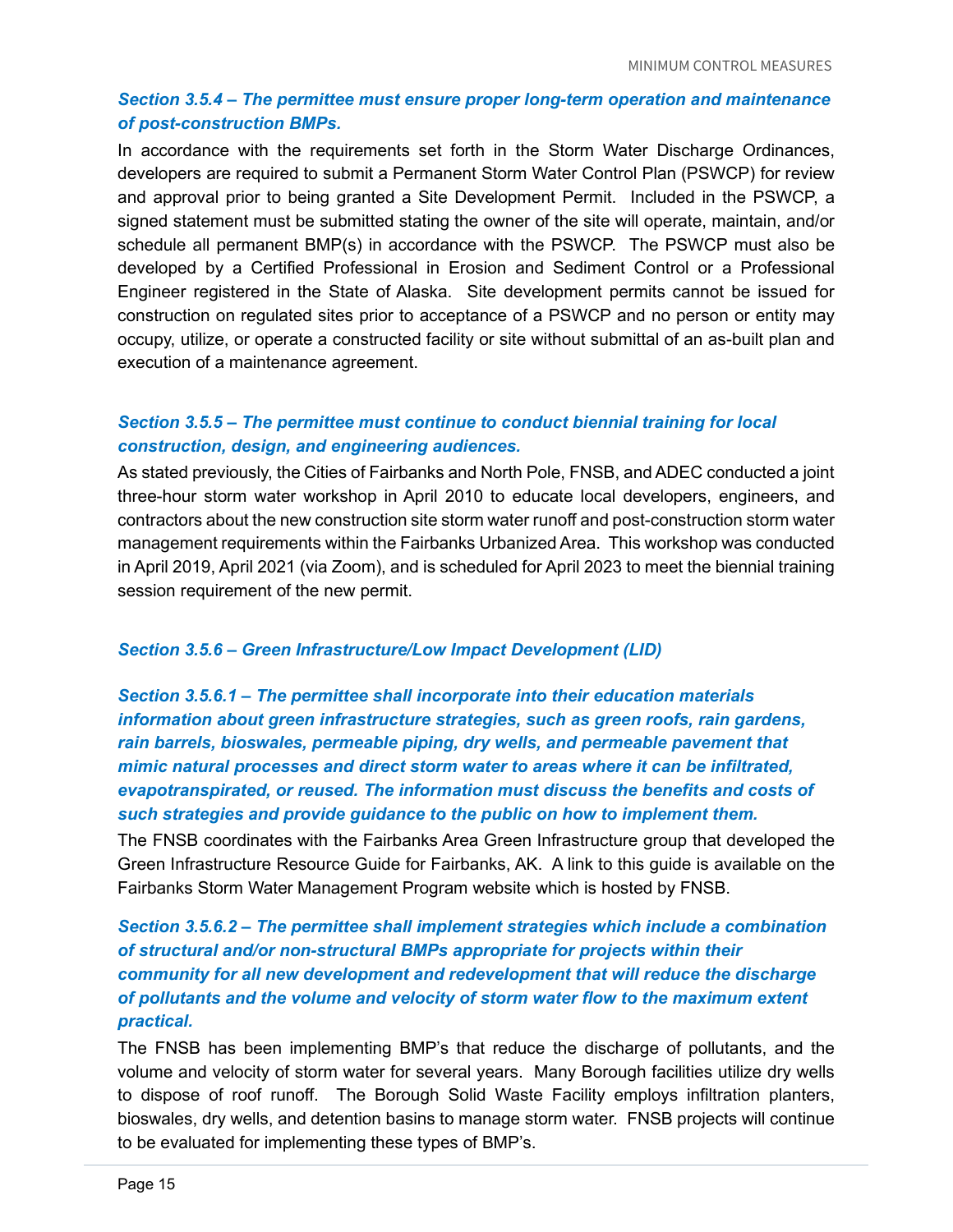#### **Section 3.5.7 – Snow Disposal Sites**

## *Section 3.5.7 – Within one year of the permit effective date, the permittee must inventory and map locations of all permittee-owned and privately owned snow disposal sites that discharge directly to the MS4 or to receiving waters. The snow disposal site inventory and map must be updated annually thereafter.*

The FNSB currently has no permittee-owned or privately owned snow disposal sites within its jurisdiction that discharge directly to the MS4 or to receiving waters. The Borough will annually determine if any snow disposal sites have been added to locations within FNSB jurisdiction that discharge directly to the MS4 or receiving waters and will map the sites as necessary.

## **Section 3.5.7.1 – Within two years, the permittee must evaluate whether to further protect water quality by explicitly regulating the operation of private snow disposal sites.**

The FNSB currently has no permittee-owned or privately owned snow disposal sites within its jurisdiction that discharge directly to the MS4 or to receiving waters.

#### MEASUREABLE GOALS FOR "POST-CONSTRUCTION STORM WATER MANAGEMENT"

#### *Permit Term: July 1, 2018 – June 30, 2023*

- Review and revise, as necessary, the Post-construction Storm Water Management Ordinances by June 30, 2023
- Review and revise, as necessary, the Storm Water BMP Design Guide by June 30, 2023
- Conduct a training/workshop for local developers, engineers, and contractors in April 2019, April 2021, and April 2023
- Distribute Green Strategies and Low Impact Development Strategies information by June 30, 2023.
- Annually state status of regulated disposal sites in Annual Report and add new regulated sites to the map if necessary.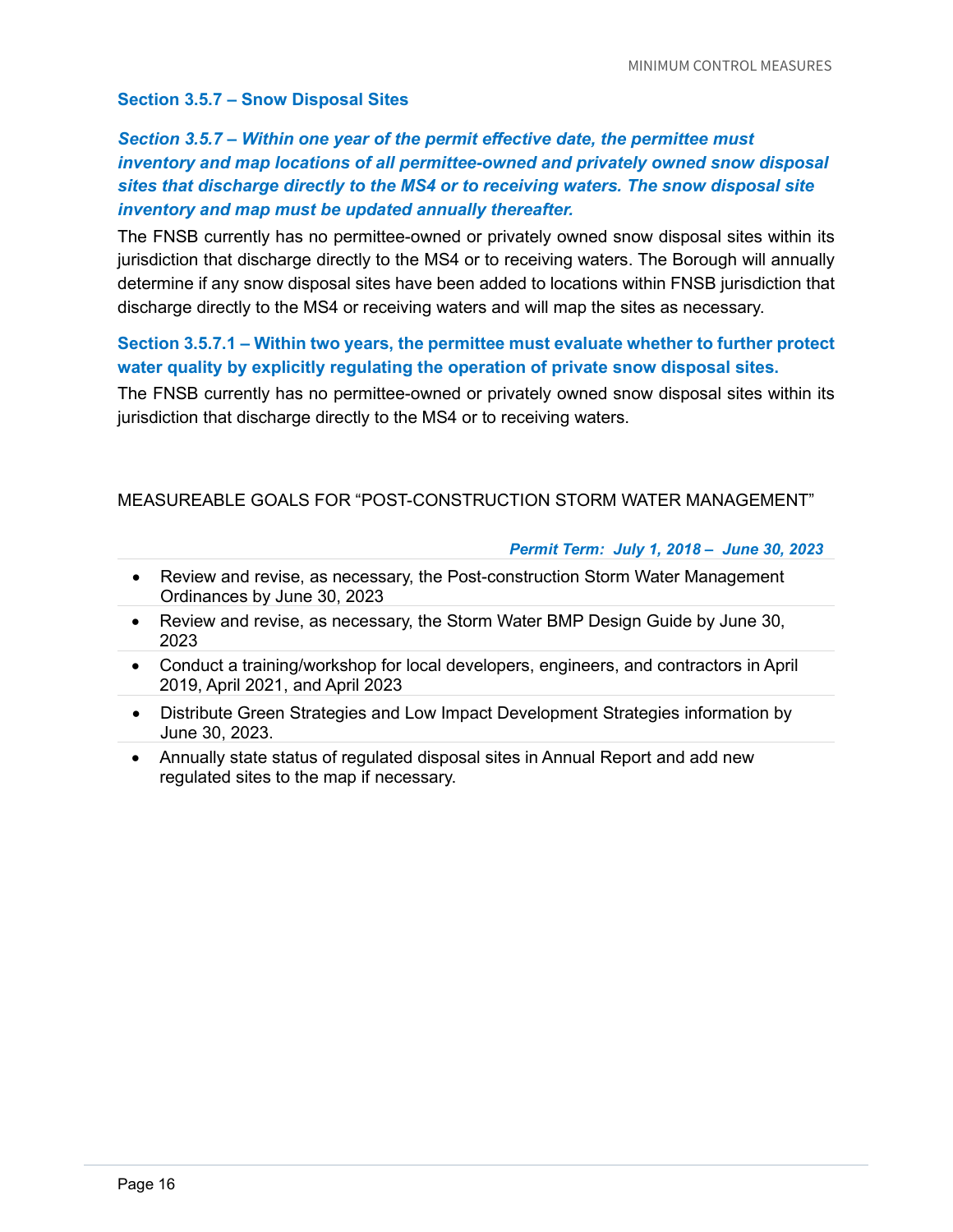#### POLLUTION PREVENTION & GOOD HOUSEKEEPING

## *Section 3.6.1 – The permittee must continue to maintain and implement an operation and maintenance program intended to prevent or reduce pollutant runoff from municipal activities.*

As previously noted, the FNSB MS4 is defined as the storm drain pipes, ditches, and other conveyances located within the 51 Road Service Areas in the Fairbanks Urbanized Area. The MS4 is maintained by various Road Service Area contractors. The FNSB Rural Services Division has developed a set of standard specifications for maintenance. The specifications include standards for replacing or repairing damaged culverts, furnishing and placing ditch lining material, cleaning and restoring the capacity of the ditches, cleaning culverts and catch basins, thawing frozen culverts and catch basins, and snow removal. Each Road Service Area is responsible for maintenance schedules and inspection of controls.

In addition, appropriate controls for reducing the discharge of pollutants are addressed on a perdepartment or division basis. The following table identifies specific controls being utilized.

| <b>Department/Division</b> | <b>Operation</b>                             | <b>Control</b>                                                                                                                                                                                                                                |
|----------------------------|----------------------------------------------|-----------------------------------------------------------------------------------------------------------------------------------------------------------------------------------------------------------------------------------------------|
| Transportation             | Fueling station                              | Indoor, concrete lined facility w/ contained drainage.<br>$\bullet$<br>Triennial inspection.<br>Shut-off valves clearly marked and visible.<br>Spill response protocols in place.                                                             |
|                            | Vehicle<br>maintenance                       | Scheduled inspections.<br>$\bullet$<br>Indoor facility w/ designated parts cleaning area and<br>$\bullet$<br>contained drainage.<br>Fluid disposal at HHW facility or by certified vendor.<br>$\bullet$<br>Spill response protocols in place. |
|                            | Vehicle washing                              | Self-contained, automated drive-through facility.<br>$\bullet$<br>Wash water is recycled.<br>٠                                                                                                                                                |
| Parks and Recreation       | Stockpiles                                   | Aggregate stored in bins.<br>$\bullet$<br>Compost/soil stored away from water bodies.<br>$\bullet$                                                                                                                                            |
|                            | Chemicals                                    | Pesticides are not used.<br>$\bullet$<br>Fertilizers stored indoors; application records kept.<br>$\bullet$<br>Herbicides stored in secured isolated containers; use<br>limited to ball facilities (under bleachers/at backstops)             |
|                            | Watering                                     | Sprinklers equipped with automatic shut-off.<br>$\bullet$<br>Winterization program in place.                                                                                                                                                  |
|                            | Trash<br>management                          | Scheduled volume checks w/ removal as appropriate.<br>$\bullet$<br>Consolidated at central facility for disposal.<br>٠                                                                                                                        |
|                            | Tool/equipment<br>maintenance<br>and storage | Indoor facilities with contained drainage.<br>$\bullet$                                                                                                                                                                                       |
|                            | Snow<br>management                           | Clearing conducted w/in 48 to 72 hrs of snowfall.<br>$\bullet$<br>All snow kept on site.<br>$\bullet$<br>Recreational snow ramps into sloughs/river utilize<br>clean snow inspected and approved by the USACE.                                |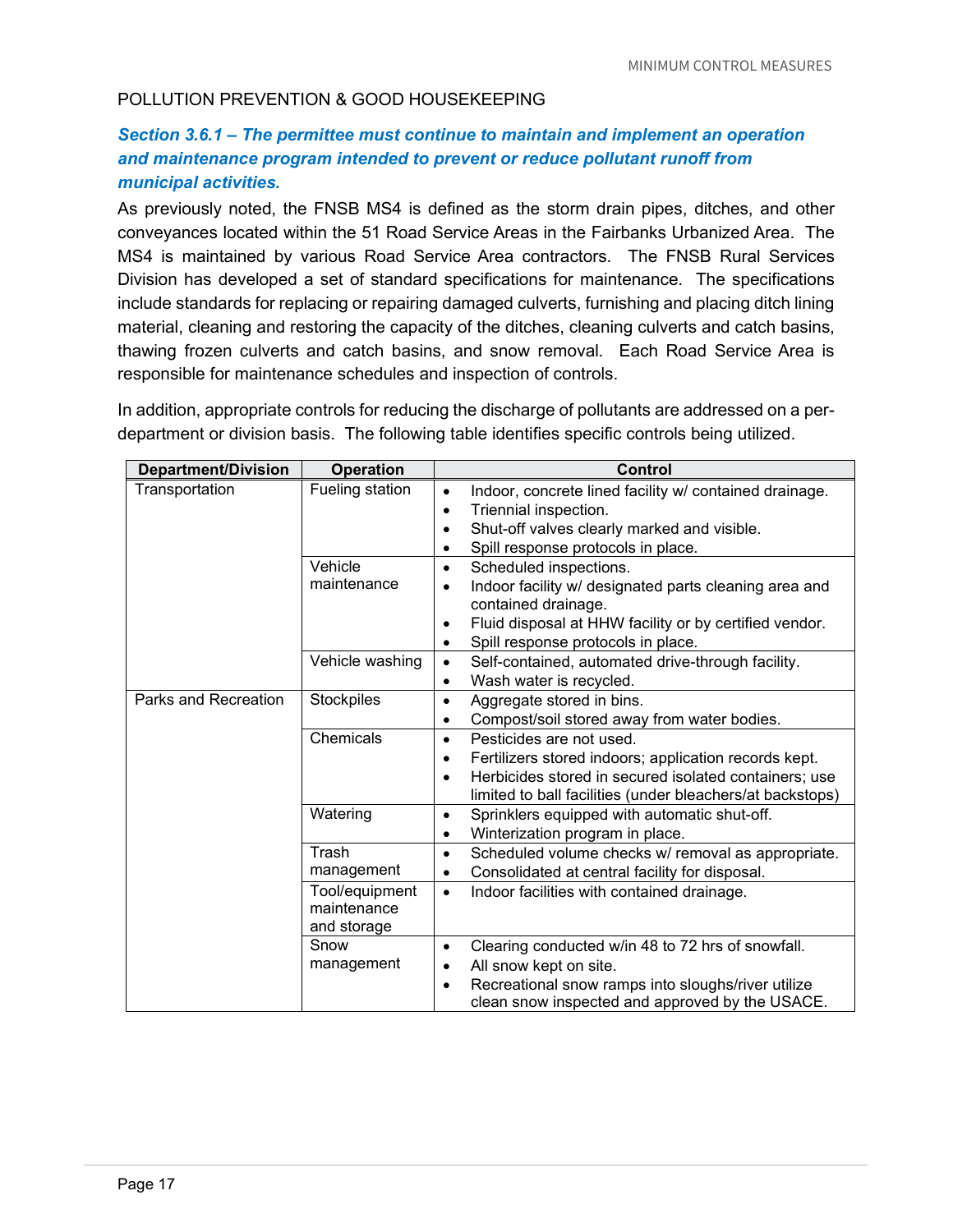| <b>Department/Division</b>                      | <b>Operation</b>                     | Control                                                                                                                                                                                                                                                                                |
|-------------------------------------------------|--------------------------------------|----------------------------------------------------------------------------------------------------------------------------------------------------------------------------------------------------------------------------------------------------------------------------------------|
| <b>Public Works</b>                             | Building and<br>road<br>construction | All project managers and engineers are AK-CESCLs.<br>Standard specifications require ESCPs for projects<br>under 1 acre/CGP compliance for projects over 1<br>acre.<br>All SWPPPs must be developed by PE or CPESC.<br>All inspections must be performed by PE, CPESC, or<br>AK-CESCL. |
|                                                 | Permitting                           | All right-of-way and driveway permits require the use<br>٠<br>of appropriate BMPs.                                                                                                                                                                                                     |
| Public Works -<br><b>Facilities Maintenance</b> | <b>Materials</b><br>storage          | Materials stored in drums or gallon size containers<br>$\bullet$<br>with clear labels in indoor facilities.<br>All floor drains connected to sanitary sewer system.<br>MSDSs for all substances kept on file.<br>Spill response protocols in place.                                    |
|                                                 | Pool drainage                        | All pools drained to the sanitary sewer system.                                                                                                                                                                                                                                        |
| Public Works - Solid<br>Waste                   | Transfer sites                       | Certified contractor maintains general site.<br>$\bullet$<br>Certified contractor empties/transports general waste.<br>$\bullet$<br>FNSB staff maintains re-use areas/all HHW areas.<br>FNSB staff transfers all HHW materials.                                                        |
|                                                 | Landfill facility                    | Operates under the MSGP.                                                                                                                                                                                                                                                               |

## *Section 3.6.2 – Annually, the permittee must continue appropriate training for municipal personnel related to optimum maintenance practices for the protection of water quality.*

The FNSB conducts annual employee trainings using two storm water training DVD kits from Excal Visual. One training is titled "Storm Water Pollution Prevention for MS4 Operations" and includes a 30-minute employee training DVD, training acknowledgement forms, pocket guides, and quizzes covering the topics of good housekeeping and spill prevention/control/response, vehicle and equipment fueling/maintenance/ washing, waste and materials management, facility maintenance, parking lot and street sweeping, storm drain cleaning, landscaping and grounds maintenance, and working over or near surface waters. The second training is titled "Illicit Discharge Detection & Elimination for MS4 Employees" and similarly includes a 15-minute employee training DVD and amenities covering the topics of spotting illicit discharges at their source and outfalls, as well as the employees' role in illicit discharge detection and elimination. Annually, the FNSB will present the DVDs to the appropriate public works/transportation/parks and recreation employees in order to meet the annual employee training requirements of the permit. Training acknowledgement forms for each of the FNSB respective departments will be submitted to ADEC each year in the Annual Reports. (Training was limited in 2020 and 2021 due to COVID 19.)

## *Section 3.6.3 – The permittee must continue to ensure that new flood management projects are assessed for impacts on water quality and existing projects are assessed for incorporation of additional water quality protection devices or practices.*

Flood management projects generally result in dredge or fill in wetlands and other water bodies, which fall under the purview of the U.S. Army Corps of Engineers (USACE) and ADEC. The USACE requires a Department of the Army Permit for all dredge and fill activities regulated under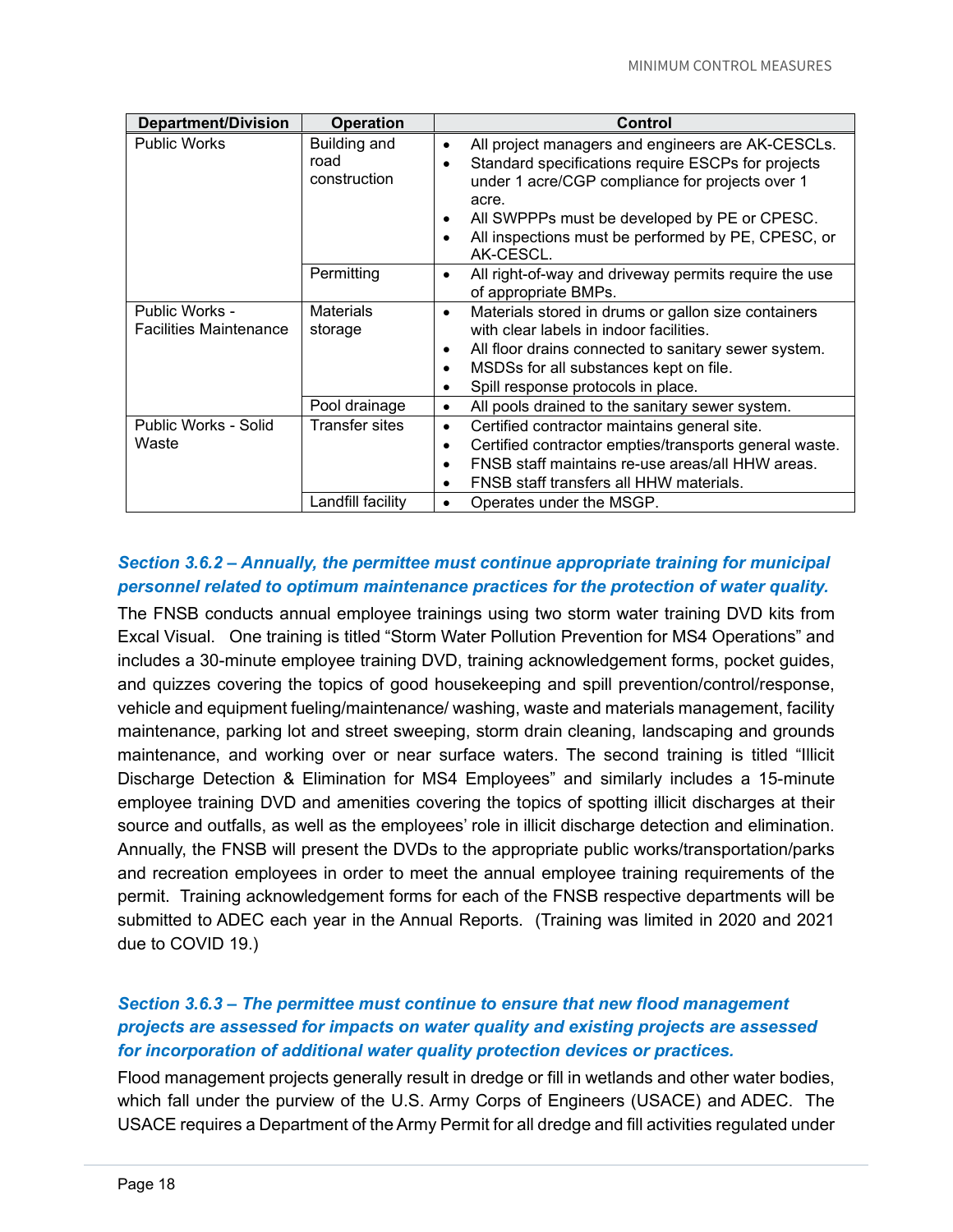Section 404 of the CWA and Section 10 of the Rivers and Harbors Act. The ADEC also requires a Certificate of Reasonable Assurance be issued for the project(s) in accordance with Section 401 of the CWA before the Department of the Army Permit can be issued. The Certificate of Reasonable Assurance is the state's proclamation the project(s) will meet Alaska Water Quality Standards and the requirements of the CWA; and retains conditioning authority therein, under the Federal Power Act, to require implementation of erosion and sediment control BMPs to ensure the project(s) will not violate Alaska Water Quality Standards or the CWA.

All flood management projects within the Fairbanks Urbanized Area, regardless of whether or not they result in dredge or fill in wetlands and other water bodies, additionally require a Title 15 Floodplain Permit from the FNSB. The Floodplain Permit is required for any new or substantially improved structure, alteration of a watercourse, or other development within the flood hazard area, Flood Zone A, inundated by the 100-year flood event. The goal of this permitting process is to ensure the cumulative effect of the proposed development would not create an obstruction in the floodplain, increase water surface elevation of the base flood more than one foot at any point within the Fairbanks area, or increase flood heights or velocities.

For smaller flood management projects within the Fairbanks area, such as bank stabilization projects, a multi-agency permitting process has also been established to streamline the permit application process. The permit application is collectively reviewed by the USACE, ADEC, Alaska Department of Fish & Game, Alaska Department of Natural Resources, U.S. Fish & Wildlife Service, U.S. Department of Agriculture Natural Resources Conservation Service, and FNSB; and subsequently approved by the Alaska Department of Fish & Game in accordance with prevention of steam bank erosion, protection of fish and wildlife habitats, and adherence to Alaska Water Quality Standards and the CWA.

## MEASUREABLE GOALS FOR "POLLUTION PREVENTION & GOOD HOUSEKEEPING"

#### *Permit Term: July 31, 2018 – June 30, 2023*

- Continue current operation and maintenance efforts intended to prevent and reduce pollutant runoff from municipal activities for the duration of the permit term
- Annually provide employee training on storm water pollution prevention for MS4 operations